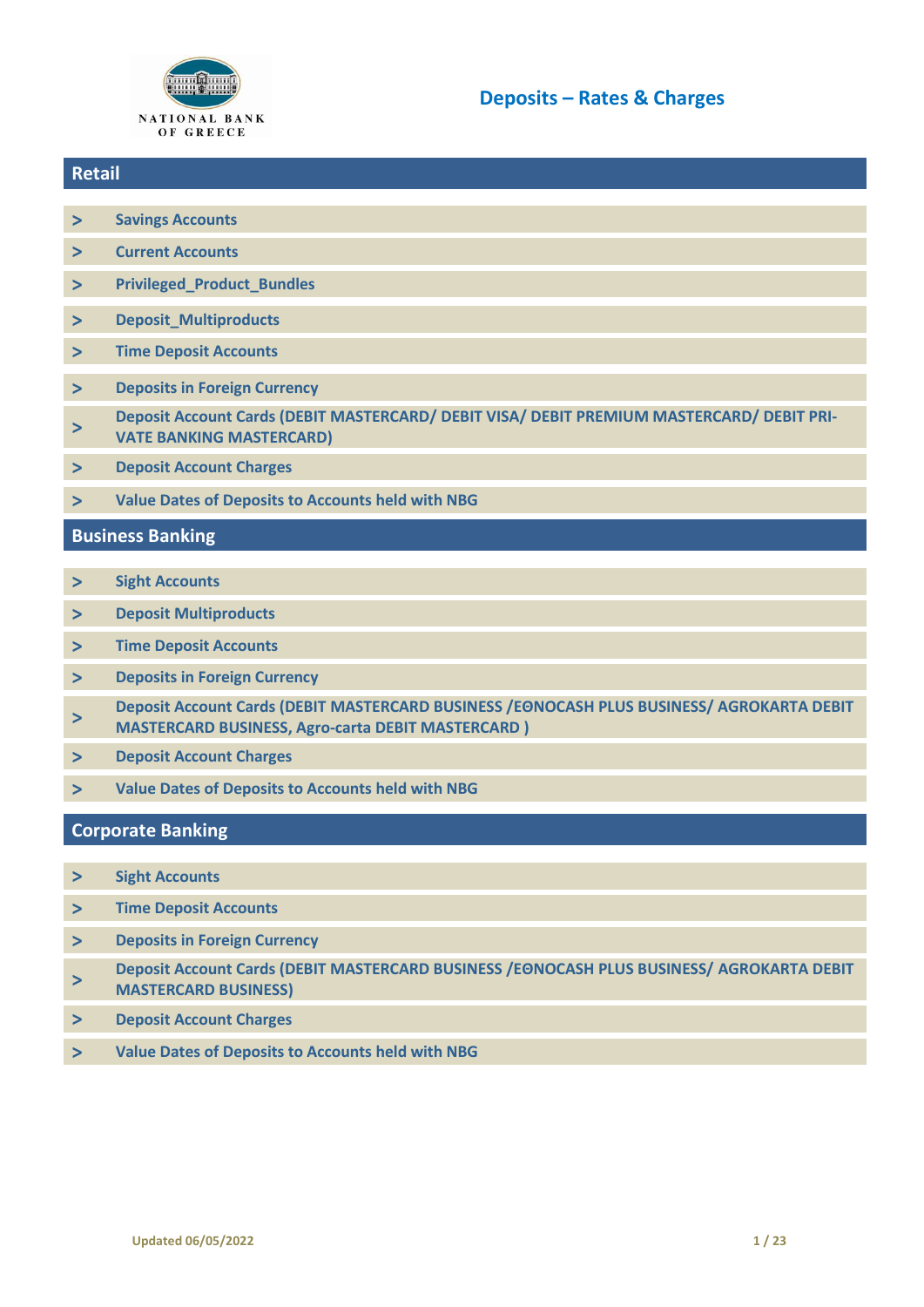

## <span id="page-1-0"></span>**Retail**

## **Savings Accounts**

| <b>Account</b>     | <b>Escalating Interest Rates</b>    |          | <b>Total Annual Real Re-</b><br>turn | <b>Remarks</b>                           |
|--------------------|-------------------------------------|----------|--------------------------------------|------------------------------------------|
| <b>NBG SAVINGS</b> | $0.01 - \text{\textsterling}60,000$ | $0.00\%$ | 0.000%                               |                                          |
|                    | €60,000.01 -<br>€200,000            | 0.00%    | 0.000%                               | Minimum initial deposit:<br>Not required |
|                    | €200,000.01<br>and<br>over          | 0.00%    | 0.000%                               |                                          |

#### <span id="page-1-1"></span>**Current Accounts**

| <b>Account</b>                            | <b>Escalating Interest Rates</b>    |          | <b>Total Annual Real Re-</b><br>turn | <b>Remarks</b>                           |
|-------------------------------------------|-------------------------------------|----------|--------------------------------------|------------------------------------------|
|                                           | $0.01 - \text{\textsterling}60,000$ | 0.00%    | 0.000%                               |                                          |
| <b>CURRENT ACCOUNT</b>                    | €60,000.01 -<br>€200,000            | $0.00\%$ | 0.000%                               | Minimum initial deposit:<br>Not required |
|                                           | €200,000.01<br>and<br>over          | 0.00%    | 0.000%                               |                                          |
| "Financial Support for                    | $0.01 - \text{\textsterling}60,000$ | $0.00\%$ | 0.000%                               |                                          |
| <b>Farmers"</b><br><b>CURRENT ACCOUNT</b> | €60,000.01 -<br>€200,000            | $0.00\%$ | 0.000%                               | Minimum initial deposit:<br>Not required |
|                                           | €200,000.01<br>and<br>over          | 0.00%    | 0.000%                               |                                          |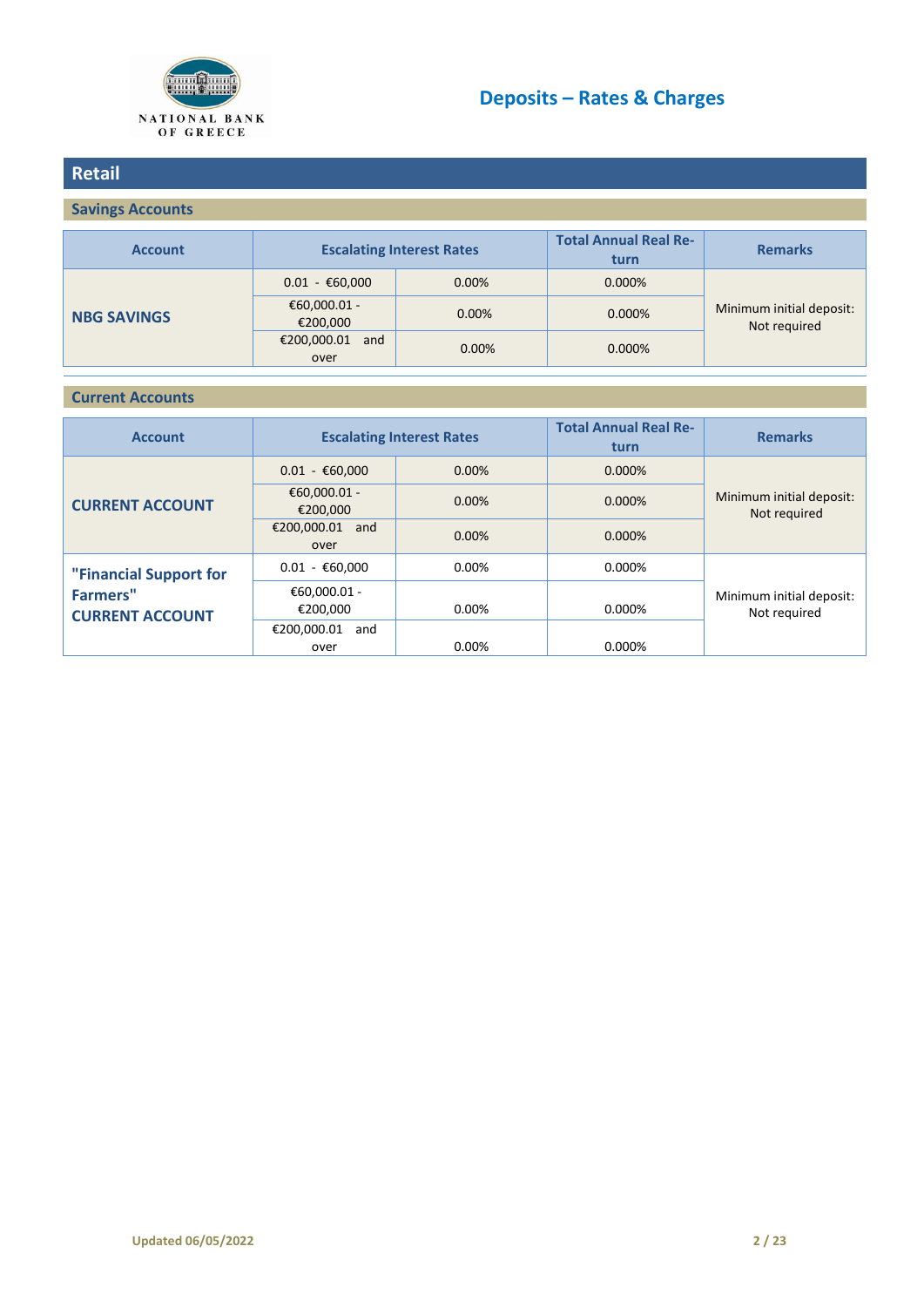

## <span id="page-2-0"></span>**Retail**

## **Privileged Product Bundles**

| e-Value Bundle           |                                     |                                  |                                           |                               |  |
|--------------------------|-------------------------------------|----------------------------------|-------------------------------------------|-------------------------------|--|
| <b>Account</b>           |                                     | <b>Escalating Interest Rates</b> | <b>Total Annual Real</b><br><b>Return</b> | <b>Remarks</b>                |  |
|                          | $0.01 - \text{\textsterling}60,000$ | 0.00%                            | 0.000%                                    |                               |  |
| <b>NBG SAVINGS</b>       | €60,000.01 - €200,000               | 0.01%                            | 0.009%                                    | Minimum initial de-<br>posit: |  |
|                          | €200,000.01 and over                | 0.01%                            | 0.009%                                    | Not required                  |  |
|                          |                                     |                                  |                                           |                               |  |
| <b>Value Bundle</b>      |                                     |                                  |                                           |                               |  |
| <b>Account</b>           | <b>Escalating Interest Rates</b>    |                                  | <b>Total Annual Real</b><br><b>Return</b> | <b>Remarks</b>                |  |
|                          | $0.01 - \text{\textsterling}60,000$ | 0.00%                            | 0.000%                                    |                               |  |
| <b>NBG SAVINGS</b>       | €60,000.01 - €200,000               | 0.01%                            | 0.009%                                    | Minimum initial de-<br>posit: |  |
|                          | €200,000.01 and over                | 0.01%                            | 0.009%                                    | Not required                  |  |
| <b>CURRENT ACCOUNT</b>   | $0.01 - \text{\textsterling}60,000$ | 0.00%                            | 0.000%                                    | Minimum initial de-           |  |
|                          | €60,000.01 - €200,000               | 0.01%                            | 0.009%                                    | posit:                        |  |
|                          | €200,000.01 and over                | 0.01%                            | 0.009%                                    | Not required                  |  |
|                          |                                     |                                  |                                           |                               |  |
| <b>Value Plus Bundle</b> |                                     |                                  |                                           |                               |  |
| <b>Account</b>           |                                     | <b>Escalating Interest Rates</b> | <b>Total Annual Real</b><br><b>Return</b> | <b>Remarks</b>                |  |
|                          | $0.01 - \text{\textsterling}60,000$ | 0.00%                            | 0.000%                                    | Minimum initial de-           |  |
| <b>NBG SAVINGS</b>       | €60,000.01 - €200,000               | 0.01%                            | 0.009%                                    | posit:                        |  |
|                          | €200,000.01 and over                | 0.01%                            | 0.009%                                    | Not required                  |  |
|                          |                                     |                                  |                                           |                               |  |
| <b>Premium Bundle</b>    |                                     |                                  |                                           |                               |  |
| <b>Account</b>           | <b>Escalating Interest Rates</b>    |                                  | <b>Total Annual Real</b><br><b>Return</b> | <b>Remarks</b>                |  |
| <b>NBG SAVINGS</b>       | $0.01 - \text{\textsterling}60,000$ | 0.00%                            | 0.000%                                    | Minimum initial de-           |  |
|                          | €60,000.01 - €200,000               | 0.01%                            | 0.009%                                    | posit:                        |  |
|                          | €200,000.01 and over                | 0.01%                            | 0.009%                                    | Not required                  |  |
| <b>CURRENT ACCOUNT</b>   | $0.01 - \text{\textsterling}60,000$ | 0.00%                            | 0.000%                                    | Minimum initial de-           |  |
|                          | €60,000.01 - €200,000               | 0.01%                            | 0.009%                                    | posit:                        |  |

€200,000.01 and over 0.01% 0.01% 0.009%

posit: Not required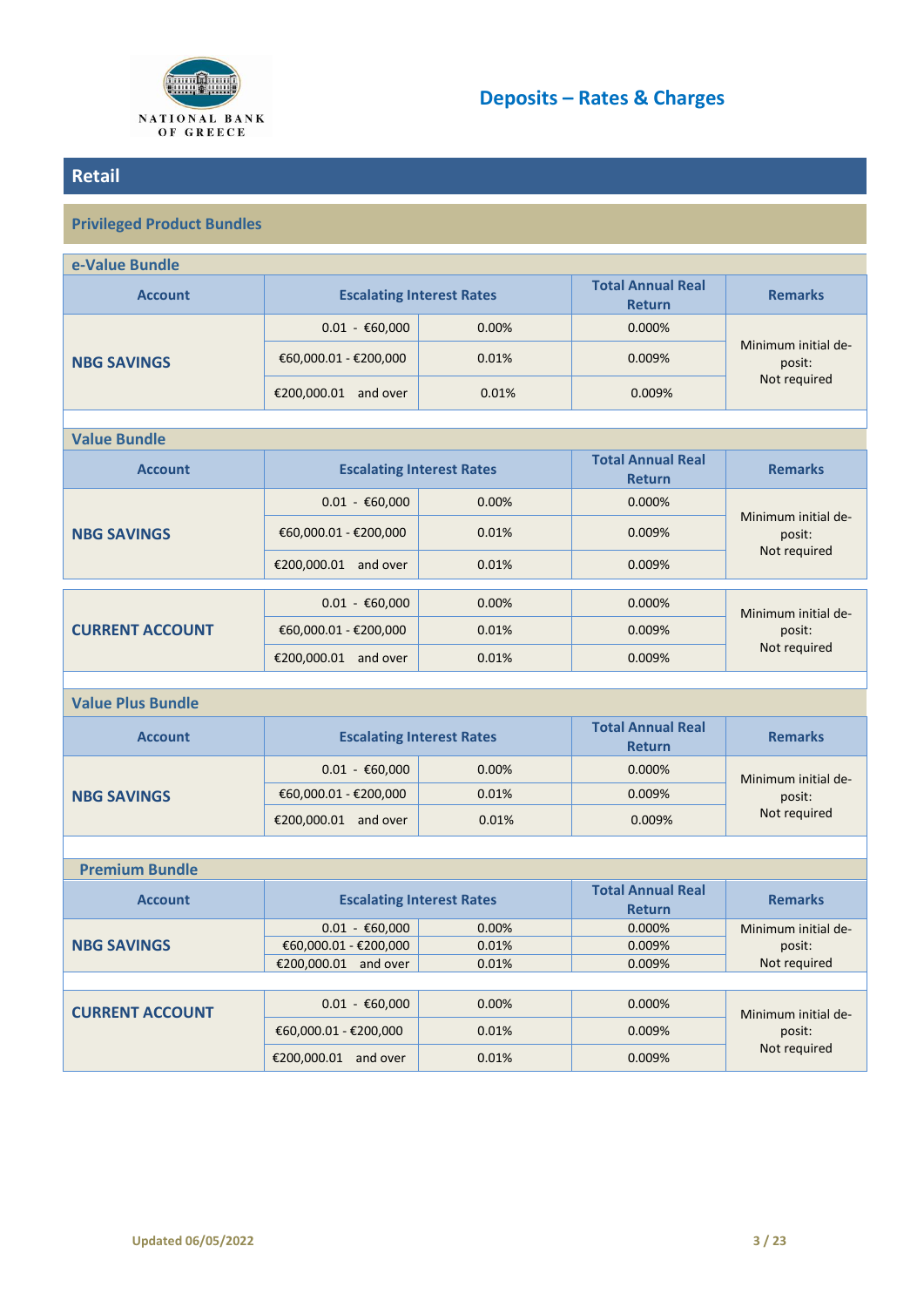

#### <span id="page-3-0"></span>**Deposit Multiproducts**

| <b>Account</b>                           | <b>Stepped Interest Rates</b> |              | <b>Total Annual Real</b><br><b>Return</b> | <b>Remarks</b>                |
|------------------------------------------|-------------------------------|--------------|-------------------------------------------|-------------------------------|
| <b>NBG CHILDREN</b>                      | €0.01 - €10,000               | $0.02\%$ (*) | 0.017%                                    | Minimum initial de-           |
| (savings)                                | €10,000.01 and over           | $0.05\%$ (*) | 0.043%                                    | posit: €50                    |
| <b>STUDENT LIFE</b><br>(current account) | €0.01 - €1.000                | 0.20%        | 0.172%                                    | Minimum initial de-<br>posit: |
|                                          | €1,000.01 and over            | 0.01%        | 0.009%                                    | Not required                  |

(\*) Although the normal rate for deposits to NBG Children account for amounts of €0.01 up to €10,000 should equal the ECB's rate minus 0.75 points/ for over €10,000.01: the ECB rate, the above-listed rate applies from 17/3/2016.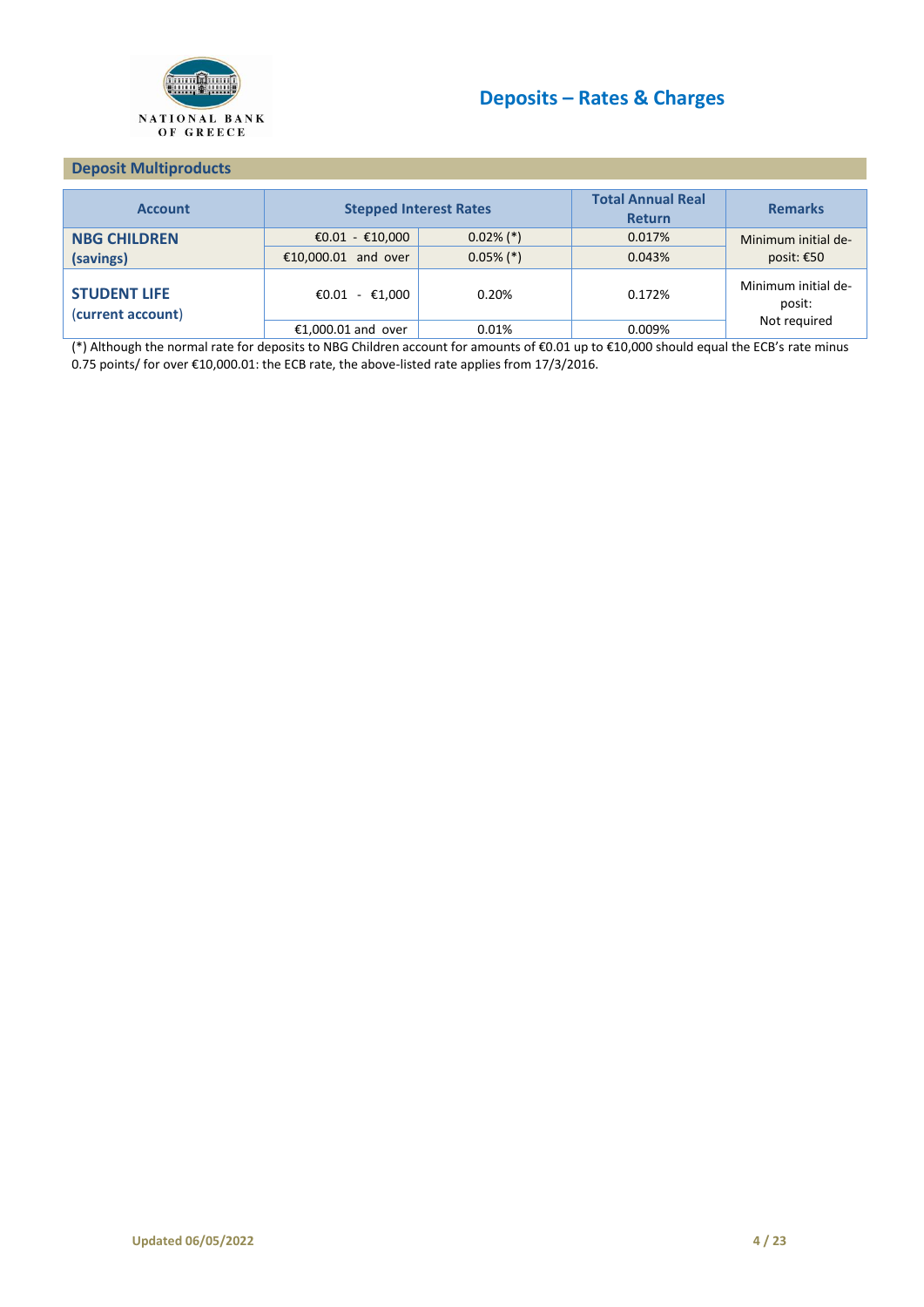

| <b>Retail</b>                                        |                               |       |                                           |                                                                                                                 |  |  |
|------------------------------------------------------|-------------------------------|-------|-------------------------------------------|-----------------------------------------------------------------------------------------------------------------|--|--|
| <b>Deposit Multiproducts</b>                         |                               |       |                                           |                                                                                                                 |  |  |
| <b>Account</b>                                       | <b>Stepped Interest Rates</b> |       | <b>Total Annual Real</b><br><b>Return</b> | <b>Remarks</b>                                                                                                  |  |  |
| <b>SALARY REWARD</b><br>(savings or current account) | €0.01 - €1,000                | 0.20% | 0.172%                                    | Minimum initial deposit:<br>Not required<br>The privilleged interest rates                                      |  |  |
|                                                      | €1,000.01 and over            | 0.01% | 0.009%                                    | shall be applicable for as long<br>as the account continues to<br>be credited with payroll or<br>pension funds. |  |  |
| <b>SALARY VALUE</b><br>(savings or current account)  | €0.01 - €1,000                | 0.25% | 0.216%                                    | Minimum initial deposit:<br>Not required<br>The privilleged interest rates                                      |  |  |
|                                                      | €1,000.01 and over            | 0.02% | 0.017%                                    | shall be applicable for as long<br>as the account continues to<br>be credited with payroll                      |  |  |

| Retail                                             |                          |                                  |                                           |                                          |
|----------------------------------------------------|--------------------------|----------------------------------|-------------------------------------------|------------------------------------------|
| <b>Deposit Multiproducts</b>                       |                          |                                  |                                           |                                          |
| <b>Account</b>                                     |                          | <b>Escalating Interest Rates</b> | <b>Total Annual Real</b><br><b>Return</b> | <b>Remarks</b>                           |
| <b>PROFESSIONAL PLUS</b>                           | €0.01 - €100,000         | 0.00%                            | 0.000%                                    | Minimum initial deposit:                 |
| (savings or current account)                       | €100,000.01 and<br>over  | 0.00%                            | 0.000%                                    | Not required                             |
| <b>FARMERS PLUS</b>                                | €0.01 - €100,000         | 0.00%                            | 0.000%                                    | Minimum initial deposit: Not<br>required |
| (current account)                                  | €100,000.01 and<br>over  | 0.01%                            | 0.009%                                    |                                          |
| <b>PROFESSIONAL PLUS -</b><br><b>FOR ENGINEERS</b> | €0.01 - €100,000         | 0.00%                            | 0.000%                                    | Minimum initial deposit:<br>Not required |
| <b>MEMBERS OF TEE</b><br>(current account)         | €100,000.01 and<br>over  | 0.00%                            | 0.000%                                    |                                          |
|                                                    | €0.01 - €60,000          | $0.00\%$                         | 0.000%                                    |                                          |
| <b>FAMILY FAST</b><br>(savings account)            | €60,000.01 -<br>€200,000 | 0.00%                            | 0.000%                                    | Minimum initial deposit:<br>Not required |
|                                                    | €200,000.01 and<br>over  | $0.00\%$                         | 0.000%                                    |                                          |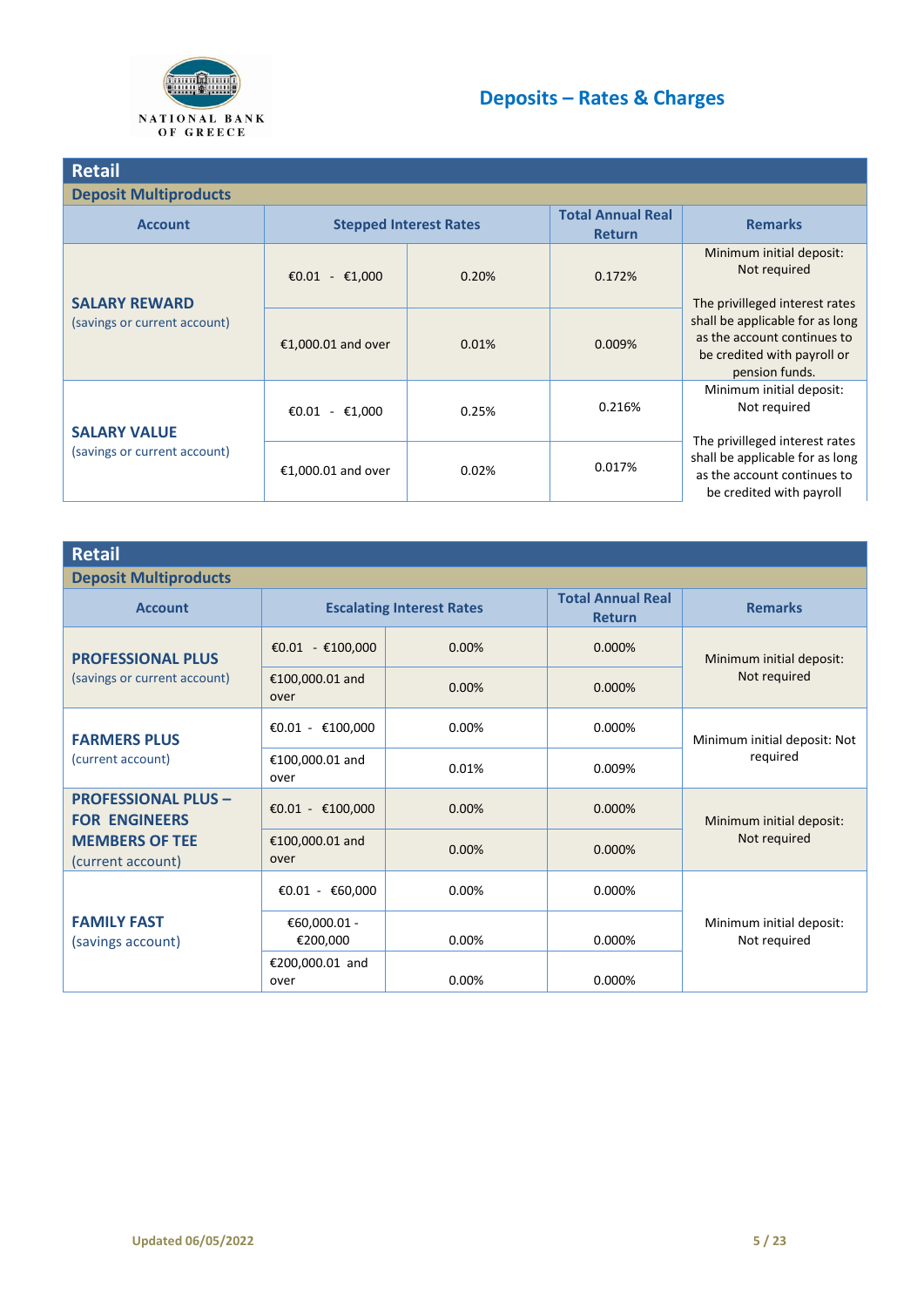

## **Retail**

## <span id="page-5-0"></span>**Time Deposit Accounts**

<span id="page-5-1"></span>

| <b>Account</b>                                 | <b>Interest Rates</b>                                                                                                          |                                    | <b>Remarks</b>                                                                                                                                                                                                                                                                        |
|------------------------------------------------|--------------------------------------------------------------------------------------------------------------------------------|------------------------------------|---------------------------------------------------------------------------------------------------------------------------------------------------------------------------------------------------------------------------------------------------------------------------------------|
|                                                | Deposit level                                                                                                                  | <b>Interest Rate</b>               |                                                                                                                                                                                                                                                                                       |
| $xe - 3MONTHw$<br><b>TIME DEPOSIT</b>          | €3,000 - €200,000                                                                                                              | 0.03%                              | 3-month time deposit offered to<br>individuals exclusively via NBG's<br>i-bank Internet Banking and i-bank<br>Mobile Banking.<br>Minimum deposit: €3,000<br>Maximum deposit: €200,000<br>Detailed information provided via<br>NBG's i-bank Internet Banking<br>i-bank Mobile Banking. |
|                                                | Duration                                                                                                                       | <b>Interest Rate</b>               |                                                                                                                                                                                                                                                                                       |
| "MONTHLY"                                      | 6 months                                                                                                                       | 0.02%                              | Minimum initial deposit:                                                                                                                                                                                                                                                              |
| <b>TIME DEPOSIT</b>                            | 12 months<br>0.02%                                                                                                             |                                    | €20,000                                                                                                                                                                                                                                                                               |
| <b>TIME DEPOSIT</b><br><b>ACCOUNTS IN EURO</b> | The interest rate is determined on the basis of the deposit level<br>and term and remains fixed throughout the deposit period. | Minimum initial deposit:<br>€3,000 |                                                                                                                                                                                                                                                                                       |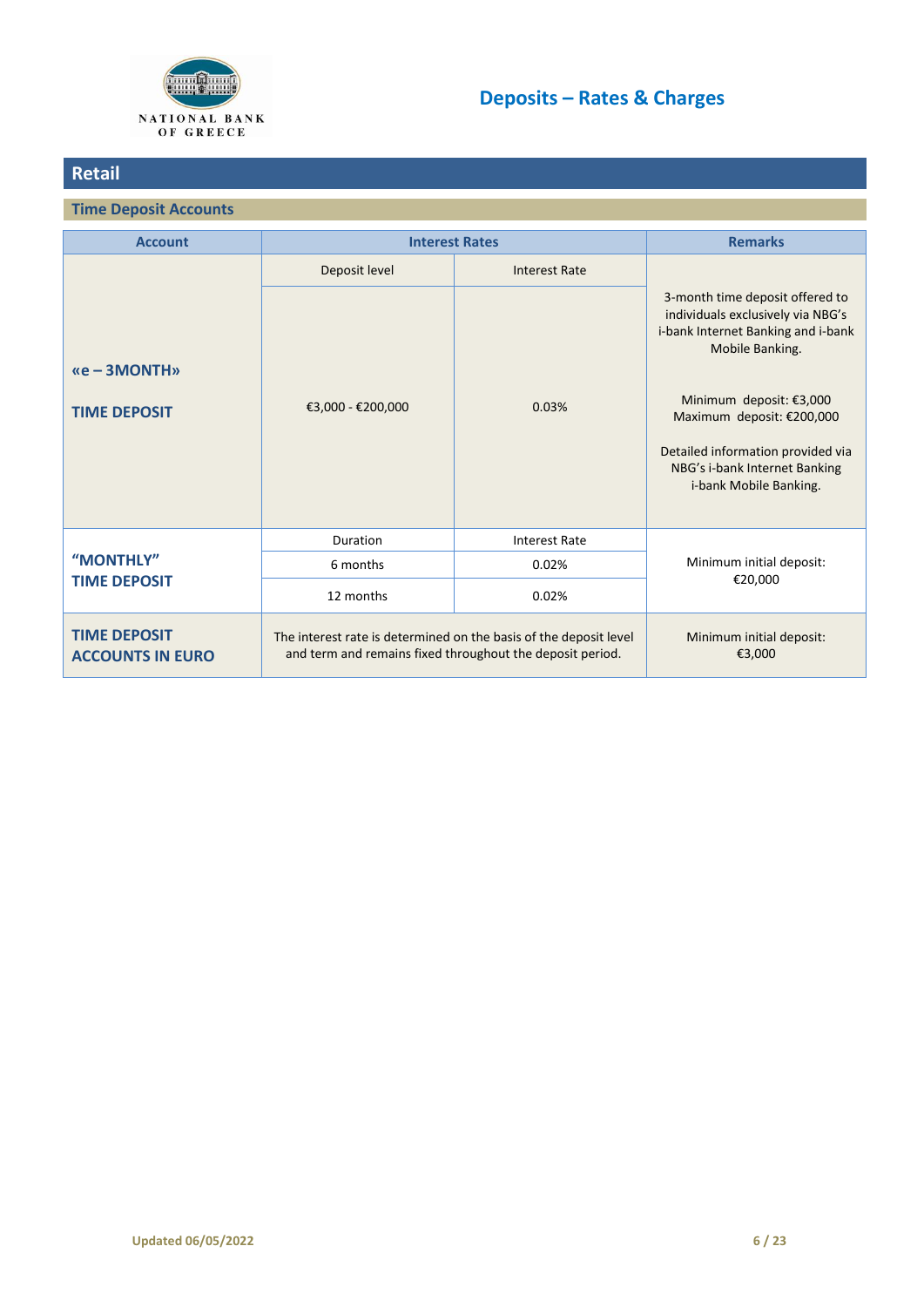

## **Business Banking**

## **Sight Accounts**

| <b>Account</b>           | <b>Escalating Interest Rates</b> |          | <b>Total Annual Real Return</b> | <b>Remarks</b>                |  |
|--------------------------|----------------------------------|----------|---------------------------------|-------------------------------|--|
|                          | € $0.01 -$<br>€100,000           | $0.00\%$ | 0.000%                          | Minimum initial de-           |  |
| <b>BUSINESS BASIC</b>    | €100,000.01<br>and over          | 0.00%    | 0.000%                          | posit:<br>Not required        |  |
| <b>BUSINESS PRESTIGE</b> | €0.01 -<br>€100,000              | 0.00%    | 0.000%                          | Minimum initial de-<br>posit: |  |
|                          | €100,000.01<br>and<br>over       | 0.01%    | 0.009%                          | Not required                  |  |

### **Deposit Multiproducts**

| <b>Account</b>                                          |                         | <b>Escalating Interest Rates</b> | <b>Total Annual Real Return</b> | <b>Remarks</b>         |
|---------------------------------------------------------|-------------------------|----------------------------------|---------------------------------|------------------------|
| <b>PROFESSIONAL PLUS</b>                                | €0.01 -<br>€100.000     | $0.00\%$                         | $0.000\%$                       | Minimum initial de-    |
| (savings or current account)                            | €100,000.01<br>and over | $0.00\%$                         | $0.000\%$                       | posit:<br>Not required |
| <b>FARMERS PLUS</b>                                     | €0.01 -<br>€100.000     | 0.00%                            | $0.000\%$                       | Minimum initial de-    |
| (savings or current account)                            | €100,000.01<br>and over | 0.01%                            | 0.009%                          | posit:<br>Not required |
| <b>PROFESSIONAL PLUS -</b><br><b>FOR ENGINEERS MEM-</b> | €0.01 -<br>€100,000     | $0.00\%$                         | $0.000\%$                       | Minimum initial de-    |
| <b>BERS OF TEE</b><br>(current account)                 | €100.000.01<br>and over | $0.00\%$                         | 0.000%                          | posit:<br>Not required |

### <span id="page-6-0"></span>**Time Deposit Accounts**

| <b>Account</b>                                 | <b>Interest Rates</b>                                                                                                          | <b>Remarks</b>                          |
|------------------------------------------------|--------------------------------------------------------------------------------------------------------------------------------|-----------------------------------------|
| <b>TIME DEPOSIT</b><br><b>ACCOUNTS IN EURO</b> | The interest rate is determined on the basis of the deposit level and term<br>and remains fixed throughout the deposit period. | Minimum initial de-<br>posit:<br>€3,000 |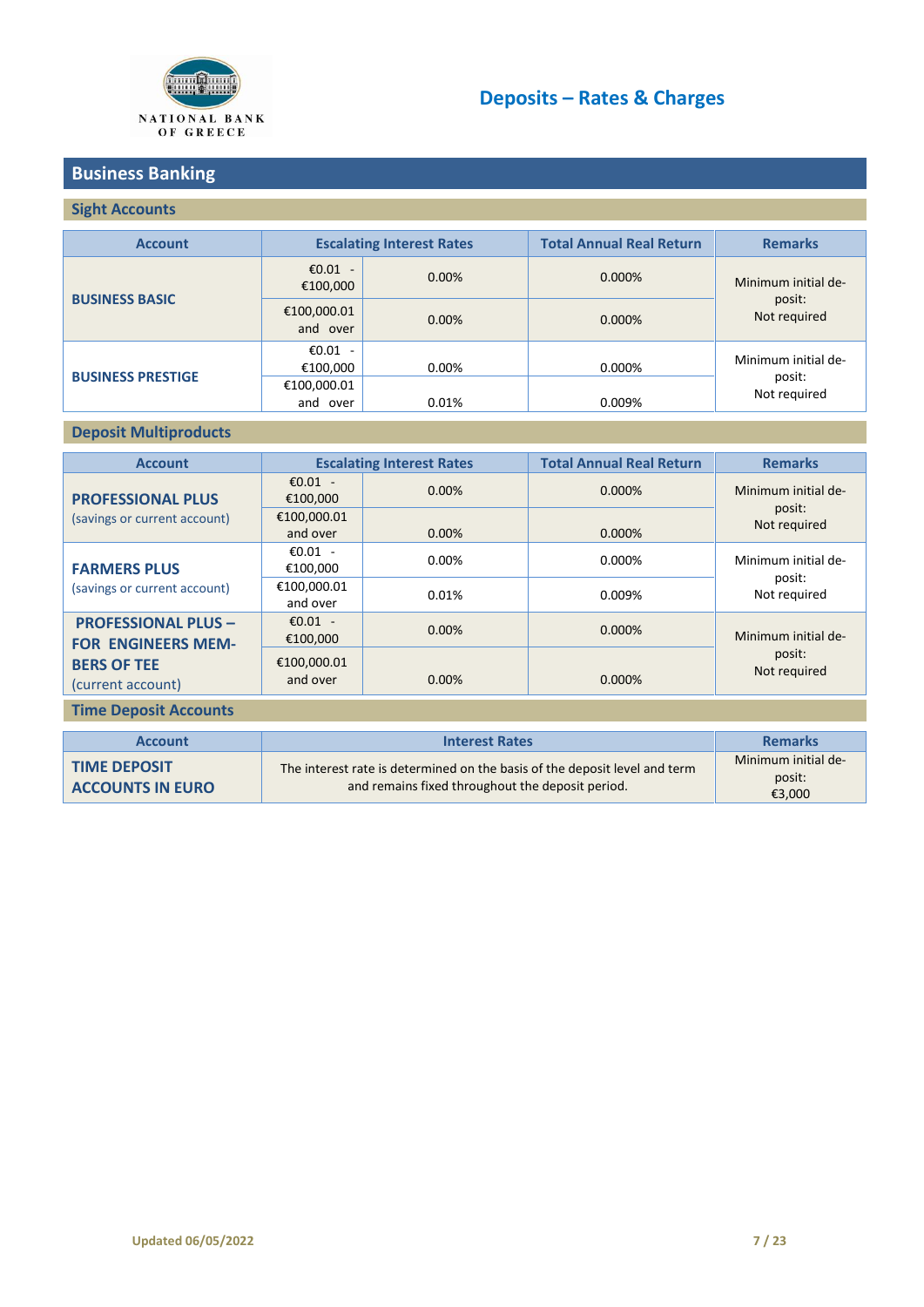

## <span id="page-7-0"></span>**Corporate Banking**

#### **Sight Accounts**

| <b>Account</b>                          | <b>Interest Rates</b>                                            | <b>Remarks</b>                     |
|-----------------------------------------|------------------------------------------------------------------|------------------------------------|
| <b>SIGHT ACCOUNT</b>                    | Not interest bearing or at a negotiable rate, as the case may be | Minimum initial deposit:<br>€750   |
| <b>FUNCTION SIGHT</b><br><b>ACCOUNT</b> | Not interest bearing or at a negotiable rate, as the case may be | Minimum initial deposit:<br>€1,000 |

#### **Time Deposit Accounts**

| <b>Account</b>                                 | <b>Interest Rates</b>                                                                                                          | <b>Remarks</b>                     |
|------------------------------------------------|--------------------------------------------------------------------------------------------------------------------------------|------------------------------------|
| <b>TIME DEPOSIT</b><br><b>ACCOUNTS IN EURO</b> | The interest rate is determined on the basis of the deposit level<br>and term and remains fixed throughout the deposit period. | Minimum initial deposit:<br>€3.000 |

#### **Deposits in Euro - Notes**

**1. Escalating interest rates:** a single interest rate applies to the total balance of the account, at the rate applicable to the particular range within which that balance stands.

**2. Stepped interest rates:** the interest rate is stepped as the balance of the account rises (i.e. a different interest rate applies to the rising parts of the deposit). Stepped interest rates apply to "NBG Children" account.

**3. TARR:** The Total Annual Real Return (TARR) is calculated on the assumption that the amount deposited and the interest rate do not change during a 365-day year and the six-month interest (or the one-month interest for NBG Sight account) is not withdrawn. Accordingly, as shown above, the TARR reflects the rates after tax withholding (currently 15%) and after 6-month (or one-month for NBG Sight account) compounding.

**4. Interest posting:** Interest on interest-earning accounts is posted biannually (30 June & 31 December), with the exception of NBG Sight account for individuals and legal entities where interest is posted on a monthly basis. Interest is calculated on an actual/360 day basis. Interest on time depositsis calculated on a maturity date basis, unless otherwise stated. Interest is subject to tax deduction of 15% in favour of the Greek state.

**5. Debit balances**: Any debit balances of deposit accounts are charged with interest at an agreed rate depending on the type of the account and the origin of such debit balances (value date violation, overdraft etc.).

#### **6. ECB Intervention Rate: 0.00% (applicable from 16/03/2016)**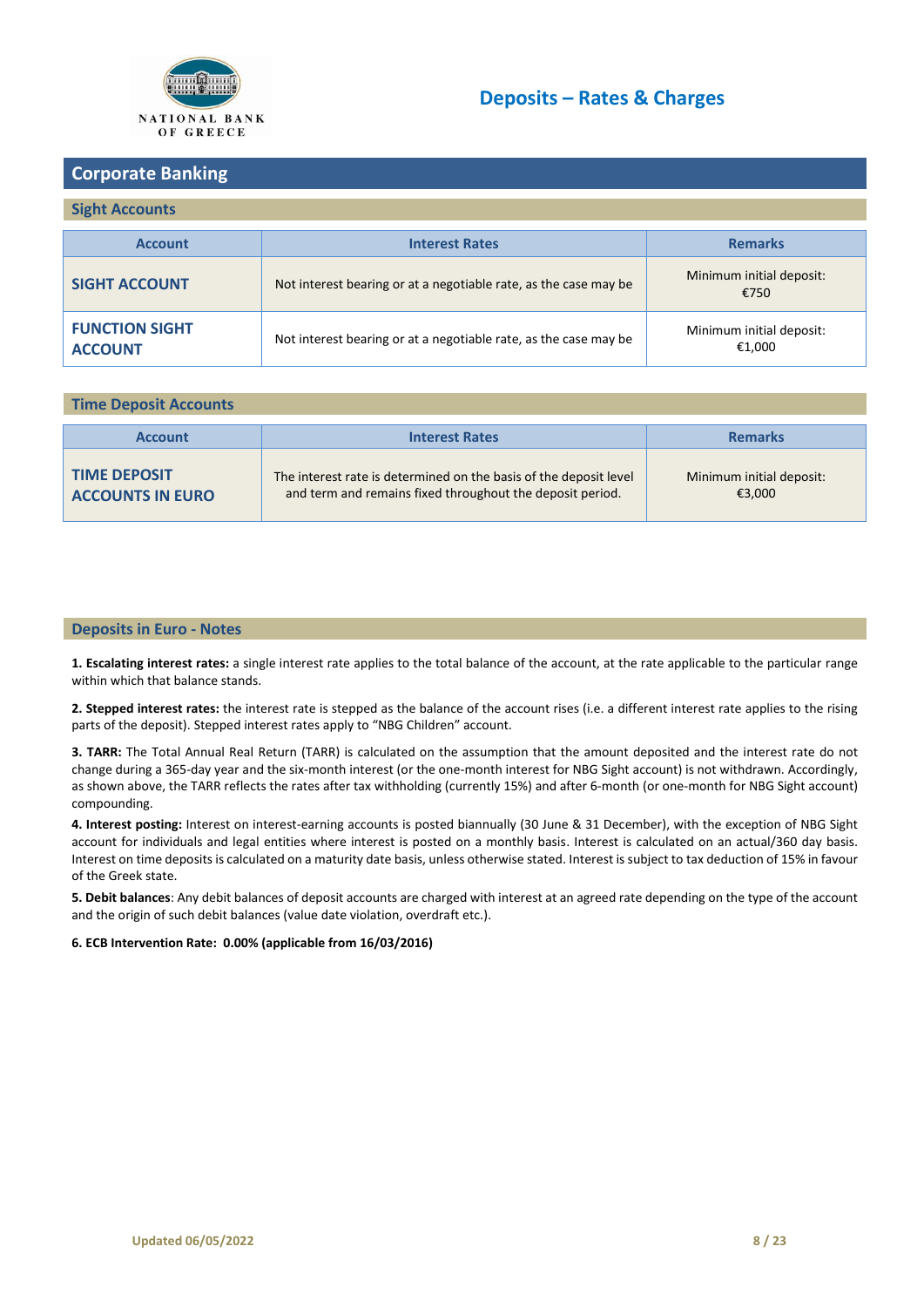

### <span id="page-8-0"></span>**Deposits in Foreign Currency**

| <b>Account</b>                                                                | <b>Interest Rates</b>                                                                                                                                                                                                                                                                                                                                                                                                                      |                                                             | <b>TARR</b> after tax<br>withholding | <b>TARR without</b><br>tax withholding | <b>Remarks</b>           |  |
|-------------------------------------------------------------------------------|--------------------------------------------------------------------------------------------------------------------------------------------------------------------------------------------------------------------------------------------------------------------------------------------------------------------------------------------------------------------------------------------------------------------------------------------|-------------------------------------------------------------|--------------------------------------|----------------------------------------|--------------------------|--|
|                                                                               | US Dollar (USD)                                                                                                                                                                                                                                                                                                                                                                                                                            | 0.10%                                                       | 0.086%                               | 0.101%                                 |                          |  |
|                                                                               | Swiss Franc (CHF)                                                                                                                                                                                                                                                                                                                                                                                                                          | 0.02%                                                       | 0.017%                               | 0.020%                                 |                          |  |
|                                                                               | Canadian Dollar (CAD)                                                                                                                                                                                                                                                                                                                                                                                                                      | 0.05%                                                       | 0.043%                               | 0.051%                                 |                          |  |
|                                                                               | Swedish Krona (SEK)                                                                                                                                                                                                                                                                                                                                                                                                                        | 0.01%                                                       | 0.009%                               | 0.010%                                 |                          |  |
|                                                                               | Norwegian Krone (NOK)                                                                                                                                                                                                                                                                                                                                                                                                                      | 0.01%                                                       | 0.009%                               | 0.010%                                 |                          |  |
| <b>FOREIGN</b>                                                                | Danish Krone (DKK)                                                                                                                                                                                                                                                                                                                                                                                                                         | 0.03%                                                       | 0.026%                               | 0.030%                                 |                          |  |
| <b>CURRENCY</b>                                                               | Japanese Yen (JPY)                                                                                                                                                                                                                                                                                                                                                                                                                         | 0.00%                                                       | 0.00%                                | 0.00%                                  | Minimum initial deposit: |  |
| <b>SAVINGS</b>                                                                | <b>Australian Dollar (AUD)</b>                                                                                                                                                                                                                                                                                                                                                                                                             | 0.05%                                                       | 0.043%                               | 0.051%                                 | the equivalent of €300.  |  |
| <b>ACCOUNT</b>                                                                | Romanian Leu (RON)                                                                                                                                                                                                                                                                                                                                                                                                                         | 1.00%                                                       | 0.864%                               | 1.016%                                 |                          |  |
|                                                                               | Turkish Lira (TRY)                                                                                                                                                                                                                                                                                                                                                                                                                         | 5.00%                                                       | 4.355%                               | 5.134%                                 |                          |  |
|                                                                               | Polish Zloty (PLN)                                                                                                                                                                                                                                                                                                                                                                                                                         | 0.25%                                                       | 0.232%                               | 0.250%                                 |                          |  |
|                                                                               | <b>British Pound (GBP)</b>                                                                                                                                                                                                                                                                                                                                                                                                                 | 0.03%                                                       | 0.028%                               | 0.03%                                  |                          |  |
|                                                                               | S. African Rand (ZAR)                                                                                                                                                                                                                                                                                                                                                                                                                      | 4.00%                                                       | 3.736%                               | 4.040%                                 |                          |  |
|                                                                               | Hong Kong Dollar (HKD)                                                                                                                                                                                                                                                                                                                                                                                                                     | 0.10%                                                       | 0.093%                               | 0.100%                                 |                          |  |
|                                                                               | US Dollar (USD)                                                                                                                                                                                                                                                                                                                                                                                                                            | 0.10%                                                       | 0.086%                               | 0.101%                                 |                          |  |
|                                                                               | Swiss Franc (CHF)                                                                                                                                                                                                                                                                                                                                                                                                                          | 0.02%                                                       | 0.017%                               | 0.020%                                 |                          |  |
|                                                                               | Canadian Dollar (CAD)                                                                                                                                                                                                                                                                                                                                                                                                                      | 0.05%                                                       | 0.043%                               | 0.051%                                 |                          |  |
|                                                                               | Swedish Krona (SEK)                                                                                                                                                                                                                                                                                                                                                                                                                        | 0.01%                                                       | 0.009%                               | 0.010%                                 |                          |  |
|                                                                               | Norwegian Krone (NOK)                                                                                                                                                                                                                                                                                                                                                                                                                      | 0.01%                                                       | 0.009%                               | 0.010%                                 |                          |  |
| <b>FOREIGN</b>                                                                | Danish Krone (DKK)                                                                                                                                                                                                                                                                                                                                                                                                                         | 0.03%                                                       | 0.026%                               | 0.030%                                 |                          |  |
| <b>CURRENCY</b>                                                               | Japanese Yen (JPY)                                                                                                                                                                                                                                                                                                                                                                                                                         | 0.00%                                                       | 0.00%                                | 0.00%                                  | Minimum initial deposit: |  |
| <b>SIGHT</b>                                                                  | <b>Australian Dollar (AUD)</b>                                                                                                                                                                                                                                                                                                                                                                                                             | 0.05%                                                       | 0.043%                               | 0.051%                                 | the equivalent of €300.  |  |
| <b>ACCOUNT</b>                                                                | Romanian Leu (RON)                                                                                                                                                                                                                                                                                                                                                                                                                         | 1.00%                                                       | 0.864%                               | 1.016%                                 |                          |  |
|                                                                               | Turkish Lira (TRY)                                                                                                                                                                                                                                                                                                                                                                                                                         | 4.00%                                                       | 3.477%                               | 4.097%                                 |                          |  |
|                                                                               | Polish Zloty (PLN)                                                                                                                                                                                                                                                                                                                                                                                                                         | 0.25%                                                       | 0.232%                               | 0.250%                                 |                          |  |
|                                                                               | <b>British Pound (GBP)</b>                                                                                                                                                                                                                                                                                                                                                                                                                 | 0.01%                                                       | 0.028%                               | 0.01%                                  |                          |  |
|                                                                               | S. African Rand (ZAR)                                                                                                                                                                                                                                                                                                                                                                                                                      | 3.50%                                                       | 3.266%                               | 3.531%                                 |                          |  |
|                                                                               | Hong Kong Dollar (HKD)                                                                                                                                                                                                                                                                                                                                                                                                                     | 0.10%                                                       | 0.093%                               | 0.100%                                 |                          |  |
| <b>FOREIGN CUR-</b><br><b>RENCY</b><br><b>TIME DEPOSIT</b><br><b>ACCOUNTS</b> | The interest rate is determined on the basis of the deposit level, the currency, and<br>the deposit term and remains fixed throughout the deposit period. Time deposits in<br>foreign currency are offered for: US Dollar (USD), Swiss Franc (CHF), British Pound<br>(GBP), Swedish Krona (SEK), Norwegian Krone (NOK), Danish Krone (DKK), Canadian<br>Dollar (CAD), Australian Dollar (AUD), Japanese Yen (JPY), and Turkish Lira (TRY). | Minimum initial deposit:<br>Depending on the cur-<br>rency. |                                      |                                        |                          |  |

#### **Deposits in Foreign Currency - Notes**

**1. Interest posting:** Interest is calculated on the following basis:

a) For British Pound (GBP), S. African Rand (ZAR), Hong Kong Dollar (HKD) and Polish Zloty (PLN) : Actual/365 [i.e. the actual days of accrual divided by a calendar year of 365 days].

b) For all other currencies: Actual/360 [i.e. the actual days of accrual divided by a business year of 360 days].

**2. TARR:** The Total Annual Real Return (TARR) is calculated on the assumption that the amount deposited and the interest rate do not change during a 365-day year and the six-month interest is not withdrawn. Accordingly, as shown above, the TARR reflects the rates after tax withholding (where tax on interest is withheld, currently 15%) and after 6-month compounding.

**3.** Withdrawal of foreign banknotes from FX deposit accounts is free of charge.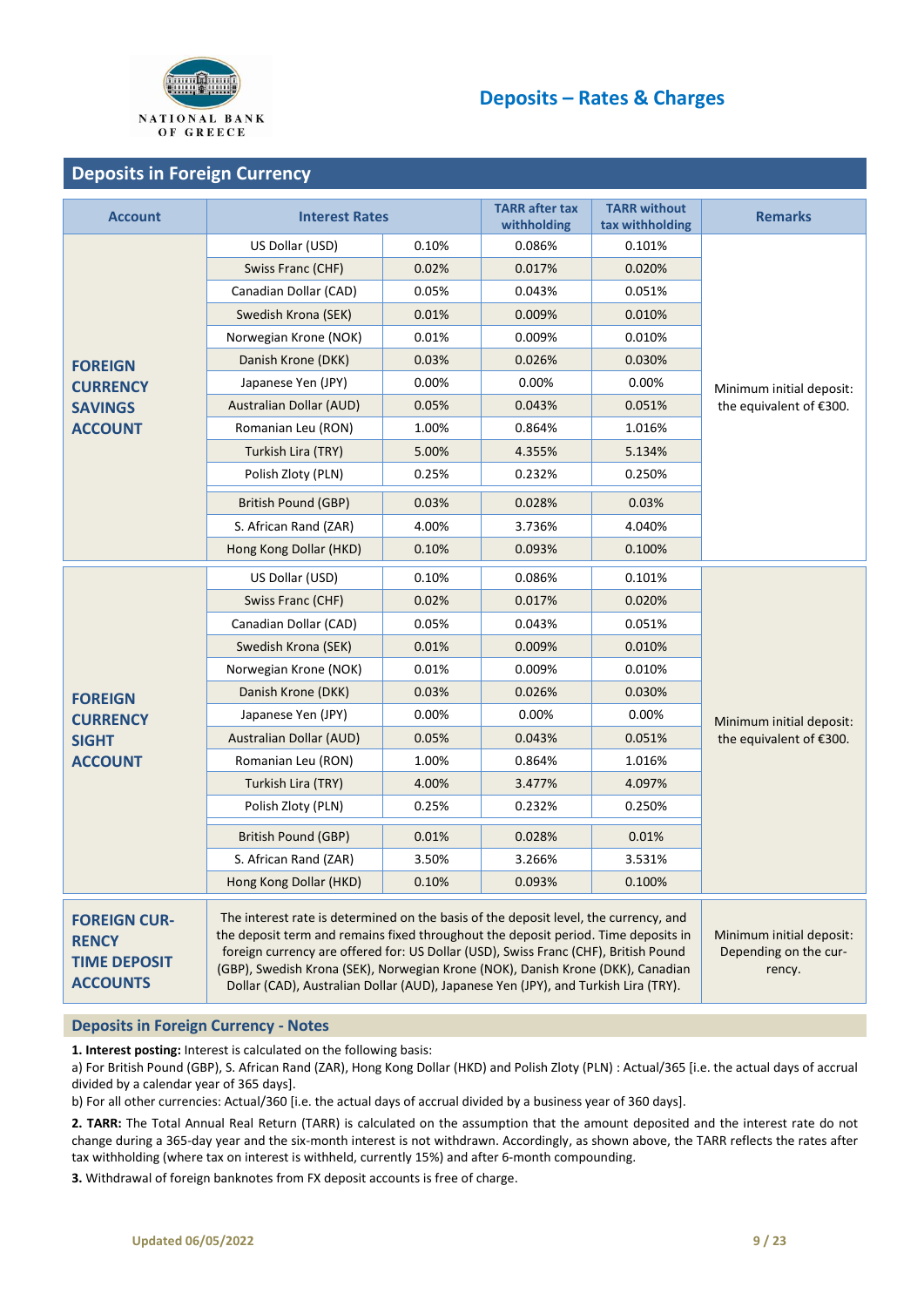

<span id="page-9-0"></span>

|          | <b>Deposit Account Cards</b>                                               |                                                                                                                                                                                                                         |                                                             |  |  |  |  |
|----------|----------------------------------------------------------------------------|-------------------------------------------------------------------------------------------------------------------------------------------------------------------------------------------------------------------------|-------------------------------------------------------------|--|--|--|--|
|          | DEBIT MASTERCARD/ DEBIT VISA (Retail) - DEBIT PREMIUM MASTERCARD (Premium) |                                                                                                                                                                                                                         |                                                             |  |  |  |  |
| 1.       | One-off issuance fee of the Card<br>Free of charge                         |                                                                                                                                                                                                                         |                                                             |  |  |  |  |
|          |                                                                            | One-off reissuance fee following loss/theft/damage/non-automated renewal of the Card                                                                                                                                    | €6                                                          |  |  |  |  |
| 2.<br>3. |                                                                            | One-off renewal fee of the Card                                                                                                                                                                                         | €6                                                          |  |  |  |  |
| 4.       |                                                                            | Fee for immediate issuance and dispatch abroad                                                                                                                                                                          | €15                                                         |  |  |  |  |
|          | <b>PIN reissue</b>                                                         |                                                                                                                                                                                                                         |                                                             |  |  |  |  |
| 5.       |                                                                            |                                                                                                                                                                                                                         | Free of charge                                              |  |  |  |  |
| 6.       |                                                                            | FX Conversion Fee for purchases in currency other than $\epsilon$                                                                                                                                                       | 2% of the amount of the purchase<br>with min $£1$           |  |  |  |  |
| 7.       |                                                                            | Transactions via NBG's i-bank ATM network:                                                                                                                                                                              |                                                             |  |  |  |  |
|          | 7.1                                                                        | Cash withdrawal / Cash deposit/ Money transfer between NBG account (own account or of third par-<br>ties) / Balance inquiry / Credit card installment payment / Card activation/ Change of PIN                          | Free of charge                                              |  |  |  |  |
|          | 7.2                                                                        | Issue of mini-statement                                                                                                                                                                                                 | Free of charge                                              |  |  |  |  |
|          | 7.3                                                                        | Payment of Dues to Third Parties (Greek State, Public Utilities, Insurance Funds, Unions, Chambers,                                                                                                                     | As quoted in the relevant section, un-                      |  |  |  |  |
|          |                                                                            | Municipalities and Municipal Undertakings, other companies, donations etc)                                                                                                                                              | der "Rates and charges for other                            |  |  |  |  |
|          | 7.4                                                                        | Money transfer in Euro                                                                                                                                                                                                  | basic banking transactions"                                 |  |  |  |  |
| 8.       |                                                                            | Transactions in € via other Banks' ATM or POS network in Greece and abroad*:                                                                                                                                            |                                                             |  |  |  |  |
|          |                                                                            | Cash withdrawal from account regardless of the amount (DIASNET-CIRRUS/MAESTRO-Mastercard-<br>$Visa)*$                                                                                                                   | €0.75                                                       |  |  |  |  |
|          |                                                                            | * To the owners of the Value Plus Bundle are offered:                                                                                                                                                                   |                                                             |  |  |  |  |
|          | 8.1                                                                        |                                                                                                                                                                                                                         |                                                             |  |  |  |  |
|          |                                                                            | 1. three (3) free of charge withdrawals from ATMs of another Bank in Greece per year                                                                                                                                    |                                                             |  |  |  |  |
|          |                                                                            | 2. two (2) free of charge withdrawals from ATMs abroad per year if the currency of the transaction is Euro.<br>NBG's current Rates and Charges apply to any additional withdrawals beyond those offered free of charge. |                                                             |  |  |  |  |
|          |                                                                            | Note: Refund of the fees charged for cash withdrawals from an ATM of another Bank in the following regions: Agathonisi Dodecanese, Agios Nikolaos                                                                       |                                                             |  |  |  |  |
|          |                                                                            | Messinia, Agistri Attica, Anafi Cyclades, Voulgareli Arta, Goura Corinthia, Delvinaki Ioannina, Donousa Cyclades, Zagliveri Macedonia, Irakleia Cyclades,                                                               |                                                             |  |  |  |  |
|          |                                                                            | Kateleios Kefalonia, Koufonisi Cyclades, Kyriaki Livadias, Lemos Prespes, Leipsoi Dodecanese, Metaxades Evros, Nea Styra Euboea, Nisyros Dodecanese,                                                                    |                                                             |  |  |  |  |
|          |                                                                            | Serifos Cyclades, Skala Efessos, Skala Kefalonia, Schoinoussa Cyclades, Tilos Dodecanese, Halki Dodecanese, Halkiopoulo Aitoloakarnania.                                                                                |                                                             |  |  |  |  |
| 9.       |                                                                            | Transactions in currency other than € via other Banks' ATM or POS network in Greece and abroad:                                                                                                                         |                                                             |  |  |  |  |
|          | 9.1                                                                        | Fee for cash withdrawal for transactions in currency other than $\epsilon$                                                                                                                                              | €4 per transaction                                          |  |  |  |  |
|          | 9.2                                                                        | FX Conversion Fee for cash withdrawals in a currency other than $\epsilon$                                                                                                                                              | 2% on the transaction amount with a<br>minimum charge of €1 |  |  |  |  |
| 10.      |                                                                            | Dispatch of monthly statement by mail <sup>1</sup>                                                                                                                                                                      | 3€/month                                                    |  |  |  |  |
| 11.      |                                                                            | Account balance enquiry via other banks' ATMs                                                                                                                                                                           |                                                             |  |  |  |  |
|          | 11.1                                                                       | within the Euro area                                                                                                                                                                                                    | €0.20                                                       |  |  |  |  |
|          | 11.2                                                                       | outside the Euro area                                                                                                                                                                                                   | €0.30                                                       |  |  |  |  |
|          |                                                                            | <sup>1</sup> This service is temporarily unavailable.                                                                                                                                                                   |                                                             |  |  |  |  |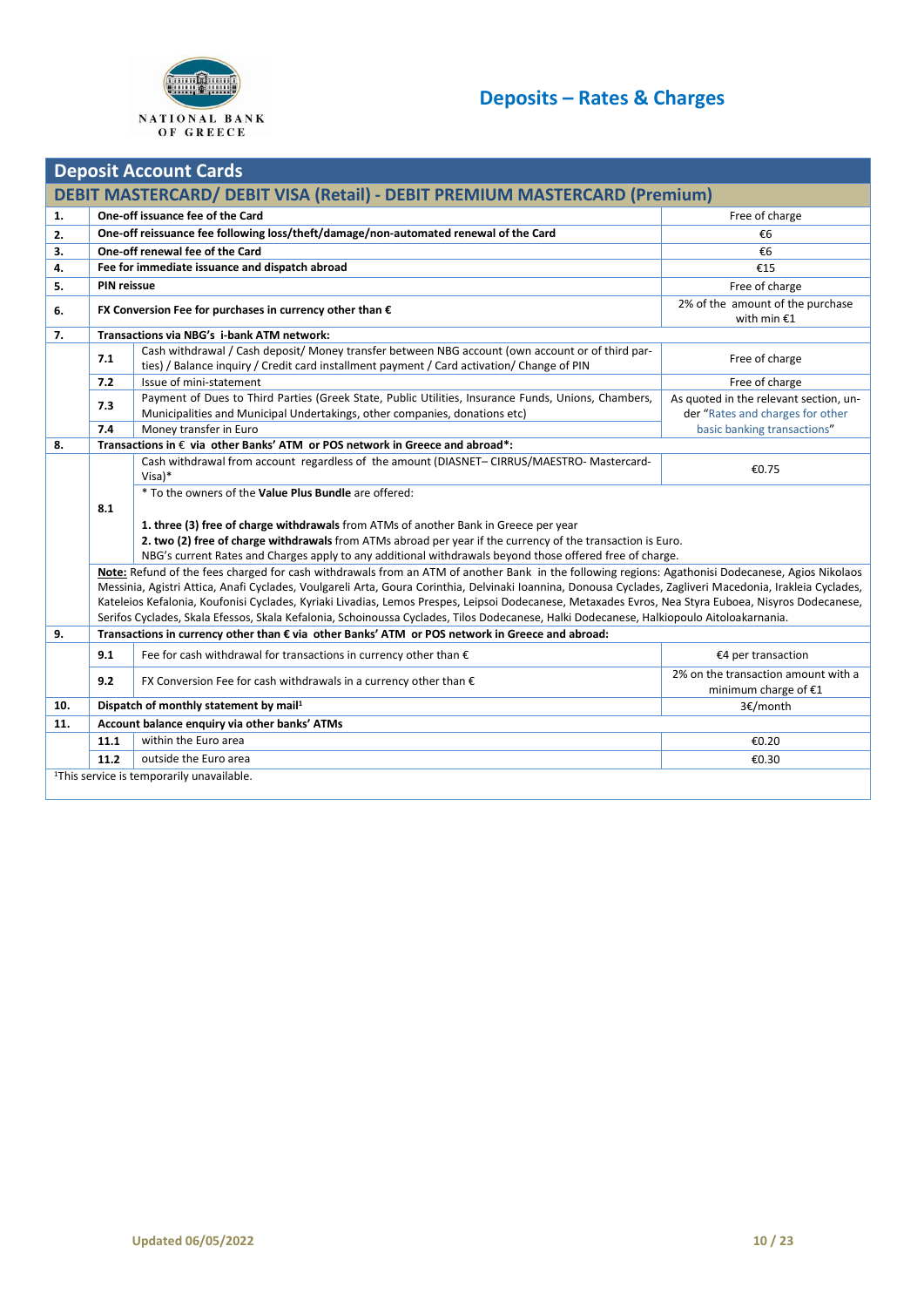

| <b>Deposit Account Cards</b> |                                                                     |                                                                                                                                                                                                                                                                                                                   |                                                                                  |  |  |  |  |
|------------------------------|---------------------------------------------------------------------|-------------------------------------------------------------------------------------------------------------------------------------------------------------------------------------------------------------------------------------------------------------------------------------------------------------------|----------------------------------------------------------------------------------|--|--|--|--|
|                              | <b>DEBIT PRIVATE BANKING MASTERCARD (Private Banking customers)</b> |                                                                                                                                                                                                                                                                                                                   |                                                                                  |  |  |  |  |
| 1.                           | One-off issuance fee of the Card<br>Free of charge                  |                                                                                                                                                                                                                                                                                                                   |                                                                                  |  |  |  |  |
| 2.                           |                                                                     | One-off reissuance fee following loss/theft/damage/non-automated renewal of the Card                                                                                                                                                                                                                              | Free of charge                                                                   |  |  |  |  |
| 3.                           |                                                                     | One-off renewal fee of the Card                                                                                                                                                                                                                                                                                   | Free of charge                                                                   |  |  |  |  |
| 4.                           |                                                                     | Fee for immediate issuance and dispatch abroad                                                                                                                                                                                                                                                                    | Free of charge                                                                   |  |  |  |  |
| 5.                           | <b>PIN reissue</b>                                                  |                                                                                                                                                                                                                                                                                                                   | Free of charge                                                                   |  |  |  |  |
| 6.                           |                                                                     | FX Conversion Fee for purchases in currency other than $\epsilon$                                                                                                                                                                                                                                                 | Free of charge                                                                   |  |  |  |  |
| 7.                           |                                                                     | Transactions via NBG's i-bank ATM network:                                                                                                                                                                                                                                                                        |                                                                                  |  |  |  |  |
|                              | 7.1                                                                 | Cash withdrawal / Cash deposit/ Money transfer between NBG account (own account or of third par-                                                                                                                                                                                                                  | Free of charge                                                                   |  |  |  |  |
|                              |                                                                     | ties) / Balance inquiry / Credit card installment payment / Card activation/ Change of PIN                                                                                                                                                                                                                        |                                                                                  |  |  |  |  |
|                              | 7.2                                                                 | Issue of mini-statement                                                                                                                                                                                                                                                                                           | Free of charge                                                                   |  |  |  |  |
|                              | 7.3                                                                 | Payment of Dues to Third Parties (Greek State, Public Utilities, Insurance Funds, Unions, Chambers,<br>Municipalities and Municipal Undertakings, other companies, donations etc)                                                                                                                                 | As quoted in the relevant section, un-<br>der "Rates and charges for other basic |  |  |  |  |
|                              | 7.4                                                                 | Money transfer in Euro                                                                                                                                                                                                                                                                                            | banking transactions"                                                            |  |  |  |  |
| 8.                           |                                                                     | Transactions in $\epsilon$ via other Banks' ATM or POS network in Greece and abroad*:                                                                                                                                                                                                                             |                                                                                  |  |  |  |  |
|                              |                                                                     | Cash withdrawal from account regardless of the amount (DIASNET-CIRRUS/MAESTRO-Mastercard-                                                                                                                                                                                                                         |                                                                                  |  |  |  |  |
|                              |                                                                     | $Visa$ <sup>*</sup> :                                                                                                                                                                                                                                                                                             | €0.75                                                                            |  |  |  |  |
|                              | 8.1                                                                 | *To the owners of the Value Plus Bundle are offered:                                                                                                                                                                                                                                                              |                                                                                  |  |  |  |  |
|                              |                                                                     | 1. three (3) free of charge withdrawals from ATMs of another Bank in Greece per year                                                                                                                                                                                                                              |                                                                                  |  |  |  |  |
|                              |                                                                     | 2. two (2) free of charge withdrawals from ATMs abroad per year if the currency of the transaction is Euro.                                                                                                                                                                                                       |                                                                                  |  |  |  |  |
|                              |                                                                     | NBG's current Rates and Charges apply to any additional withdrawals beyond those offered free of charge.                                                                                                                                                                                                          |                                                                                  |  |  |  |  |
|                              |                                                                     | Note: Refund of the fees charged for cash withdrawals from an ATM of another Bank in the following regions: Agathonisi Dodecanese, Agios Nikolaos                                                                                                                                                                 |                                                                                  |  |  |  |  |
|                              |                                                                     | Messinia, Agistri Attica, Anafi Cyclades, Voulgareli Arta, Goura Corinthia, Delvinaki Ioannina, Donousa Cyclades, Zagliveri Macedonia, Irakleia Cyclades,<br>Kateleios Kefalonia, Koufonisi Cyclades, Kyriaki Livadias, Lemos Prespes, Leipsoi Dodecanese, Metaxades Evros, Nea Styra Euboea, Nisyros Dodecanese, |                                                                                  |  |  |  |  |
|                              |                                                                     | Serifos Cyclades, Skala Efessos, Skala Kefalonia, Schoinoussa Cyclades, Tilos Dodecanese, Halki Dodecanese, Halkiopoulo Aitoloakarnania.                                                                                                                                                                          |                                                                                  |  |  |  |  |
| 9.                           |                                                                     | Transactions in currency other than € via other Banks' ATM or POS network in Greece and abroad:                                                                                                                                                                                                                   |                                                                                  |  |  |  |  |
|                              | 9.1                                                                 | Fee for cash withdrawal for transactions in currency other than $\epsilon$                                                                                                                                                                                                                                        | €4 per transaction                                                               |  |  |  |  |
|                              | 9.2                                                                 | FX Conversion Fee for cash withdrawals in a currency other than $\epsilon$                                                                                                                                                                                                                                        | Free of charge                                                                   |  |  |  |  |
| 10.                          |                                                                     | Dispatch of monthly statement by mail <sup>1</sup>                                                                                                                                                                                                                                                                | Free of charge                                                                   |  |  |  |  |
| 11.                          |                                                                     | Account balance enquiry via other banks' ATMs                                                                                                                                                                                                                                                                     |                                                                                  |  |  |  |  |
|                              | 11.1                                                                | within the Euro area                                                                                                                                                                                                                                                                                              | €0.20                                                                            |  |  |  |  |
|                              | 11.2                                                                | outside the Euro area                                                                                                                                                                                                                                                                                             | €0.30                                                                            |  |  |  |  |
|                              | <sup>1</sup> This service is temporarily unavailable.               |                                                                                                                                                                                                                                                                                                                   |                                                                                  |  |  |  |  |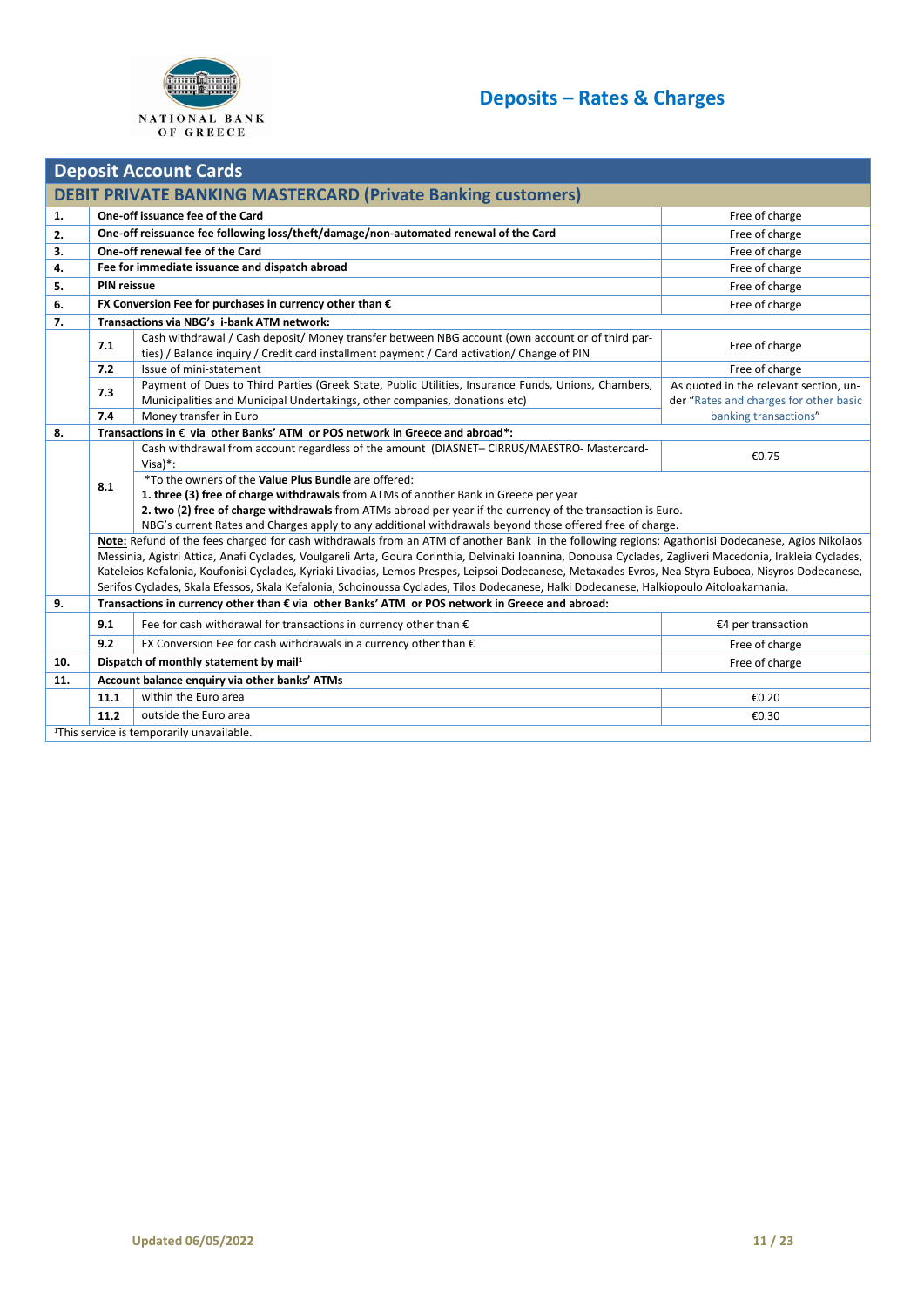

<span id="page-11-0"></span>

|     | <b>Deposit Account Cards</b>                                                                    |                                                                                                                                                                                                                                                                                                                   |                                                             |  |  |  |  |
|-----|-------------------------------------------------------------------------------------------------|-------------------------------------------------------------------------------------------------------------------------------------------------------------------------------------------------------------------------------------------------------------------------------------------------------------------|-------------------------------------------------------------|--|--|--|--|
|     | <b>DEBIT MASTERCARD BUSINESS (Business / Corporate Banking)</b>                                 |                                                                                                                                                                                                                                                                                                                   |                                                             |  |  |  |  |
| 1.  | One-off issuance fee of the Card                                                                |                                                                                                                                                                                                                                                                                                                   |                                                             |  |  |  |  |
|     | 1.1                                                                                             | <b>Business BASIC account</b>                                                                                                                                                                                                                                                                                     | Free of charge                                              |  |  |  |  |
|     | 1.2                                                                                             | <b>Business PRESTIGE account</b>                                                                                                                                                                                                                                                                                  | Free of charge                                              |  |  |  |  |
|     | 1.3                                                                                             | Other accounts                                                                                                                                                                                                                                                                                                    | Free of charge                                              |  |  |  |  |
| 2.  |                                                                                                 | One-off reissuance fee following loss/theft/damage/non-automated renewal of the Card                                                                                                                                                                                                                              | €6                                                          |  |  |  |  |
| 3.  |                                                                                                 | One-off renewal fee of the Card                                                                                                                                                                                                                                                                                   | €6                                                          |  |  |  |  |
| 4.  |                                                                                                 | <b>Annual subscription fee</b>                                                                                                                                                                                                                                                                                    |                                                             |  |  |  |  |
|     | 4.1                                                                                             | Business BASIC account*                                                                                                                                                                                                                                                                                           | €10                                                         |  |  |  |  |
|     | 4.2                                                                                             | Business PRESTIGE account*                                                                                                                                                                                                                                                                                        | Free of charge                                              |  |  |  |  |
|     | 4.3                                                                                             | Other accounts                                                                                                                                                                                                                                                                                                    | €20                                                         |  |  |  |  |
|     |                                                                                                 | *Privileged pricing applies to the 1st card only. Any other cards shall be subject to the pricing policy applicable to the other accounts.                                                                                                                                                                        |                                                             |  |  |  |  |
| 5.  |                                                                                                 | Fee for immediate issuance and dispatch abroad                                                                                                                                                                                                                                                                    | €15                                                         |  |  |  |  |
| 6.  | <b>PIN reissue</b>                                                                              |                                                                                                                                                                                                                                                                                                                   | Free of charge                                              |  |  |  |  |
| 7.  |                                                                                                 | FX Conversion Fee for purchases in currency other than $\epsilon$                                                                                                                                                                                                                                                 | 2% of the amount of the purchase<br>with min $£1$           |  |  |  |  |
| 8.  |                                                                                                 | <b>Transactions via NBG's i-bank ATM network:</b>                                                                                                                                                                                                                                                                 |                                                             |  |  |  |  |
|     |                                                                                                 | Cash withdrawal /Cash deposit / Money transfer between NBG account (own account or of                                                                                                                                                                                                                             |                                                             |  |  |  |  |
|     | 8.1                                                                                             | third parties) / Balance inquiry / Payment of instalments and interest of business loans                                                                                                                                                                                                                          | Free of charge                                              |  |  |  |  |
|     |                                                                                                 | (Open Business Loan & Overdraft) / Card activation/ Change of PIN                                                                                                                                                                                                                                                 |                                                             |  |  |  |  |
|     | 8.2                                                                                             | Issue of mini-statement                                                                                                                                                                                                                                                                                           | Free of charge                                              |  |  |  |  |
|     |                                                                                                 | Payment of Dues to Third Parties (Greek State, Public Utilities, Insurance Funds, Unions,                                                                                                                                                                                                                         | As quoted in the relevant section,                          |  |  |  |  |
|     | 8.3                                                                                             | Chambers, Municipalities and Municipal Undertakings, other companies, donations etc)                                                                                                                                                                                                                              | under "Rates and charges for                                |  |  |  |  |
|     |                                                                                                 |                                                                                                                                                                                                                                                                                                                   | other basic banking transactions"                           |  |  |  |  |
| 9.  |                                                                                                 | Transactions in € via other Banks' ATM or POS network in Greece and abroad:                                                                                                                                                                                                                                       |                                                             |  |  |  |  |
|     | 9.1                                                                                             | Cash withdrawal from account regardless of the amount (DIASNET-CIRRUS/MAESTRO-                                                                                                                                                                                                                                    | €0.75                                                       |  |  |  |  |
|     |                                                                                                 | Note: Refund of the fees charged for cash withdrawals from an ATM of another Bank in the following regions: Agathonisi Dodecanese, Agios Nikolaos                                                                                                                                                                 |                                                             |  |  |  |  |
|     |                                                                                                 | Messinia, Agistri Attica, Anafi Cyclades, Voulgareli Arta, Goura Corinthia, Delvinaki Ioannina, Donousa Cyclades, Zagliveri Macedonia, Irakleia Cyclades,<br>Kateleios Kefalonia, Koufonisi Cyclades, Kyriaki Livadias, Lemos Prespes, Leipsoi Dodecanese, Metaxades Evros, Nea Styra Euboea, Nisyros Dodecanese, |                                                             |  |  |  |  |
|     |                                                                                                 | Serifos Cyclades, Skala Efessos, Skala Kefalonia, Schoinoussa Cyclades, Tilos Dodecanese, Halki Dodecanese, Halkiopoulo Aitoloakarnania.                                                                                                                                                                          |                                                             |  |  |  |  |
| 10. | Transactions in currency other than € via other Bank's ATM or POS network in Greece and abroad: |                                                                                                                                                                                                                                                                                                                   |                                                             |  |  |  |  |
|     | 10.1                                                                                            | Fee for cash withdrawal for transactions in currency other than $\epsilon$                                                                                                                                                                                                                                        | €4 per transaction                                          |  |  |  |  |
|     | 10.2                                                                                            | FX Conversion Fee for cash withdrawals in a currency other than $\epsilon$                                                                                                                                                                                                                                        | 2% on the transaction amount with a<br>minimum charge of €1 |  |  |  |  |
| 11. |                                                                                                 | Dispatch of monthly statement by mail <sup>1</sup>                                                                                                                                                                                                                                                                | 3€/month                                                    |  |  |  |  |
| 12. |                                                                                                 | Account balance enquiry via other banks' ATMs:                                                                                                                                                                                                                                                                    |                                                             |  |  |  |  |
|     | 12.1                                                                                            | within the Euro area                                                                                                                                                                                                                                                                                              | €0.20                                                       |  |  |  |  |
|     | 12.2                                                                                            | outside the Euro area                                                                                                                                                                                                                                                                                             | €0.30                                                       |  |  |  |  |
|     |                                                                                                 | $1\nabla$                                                                                                                                                                                                                                                                                                         |                                                             |  |  |  |  |

<sup>1</sup>This service is temporarily unavailable.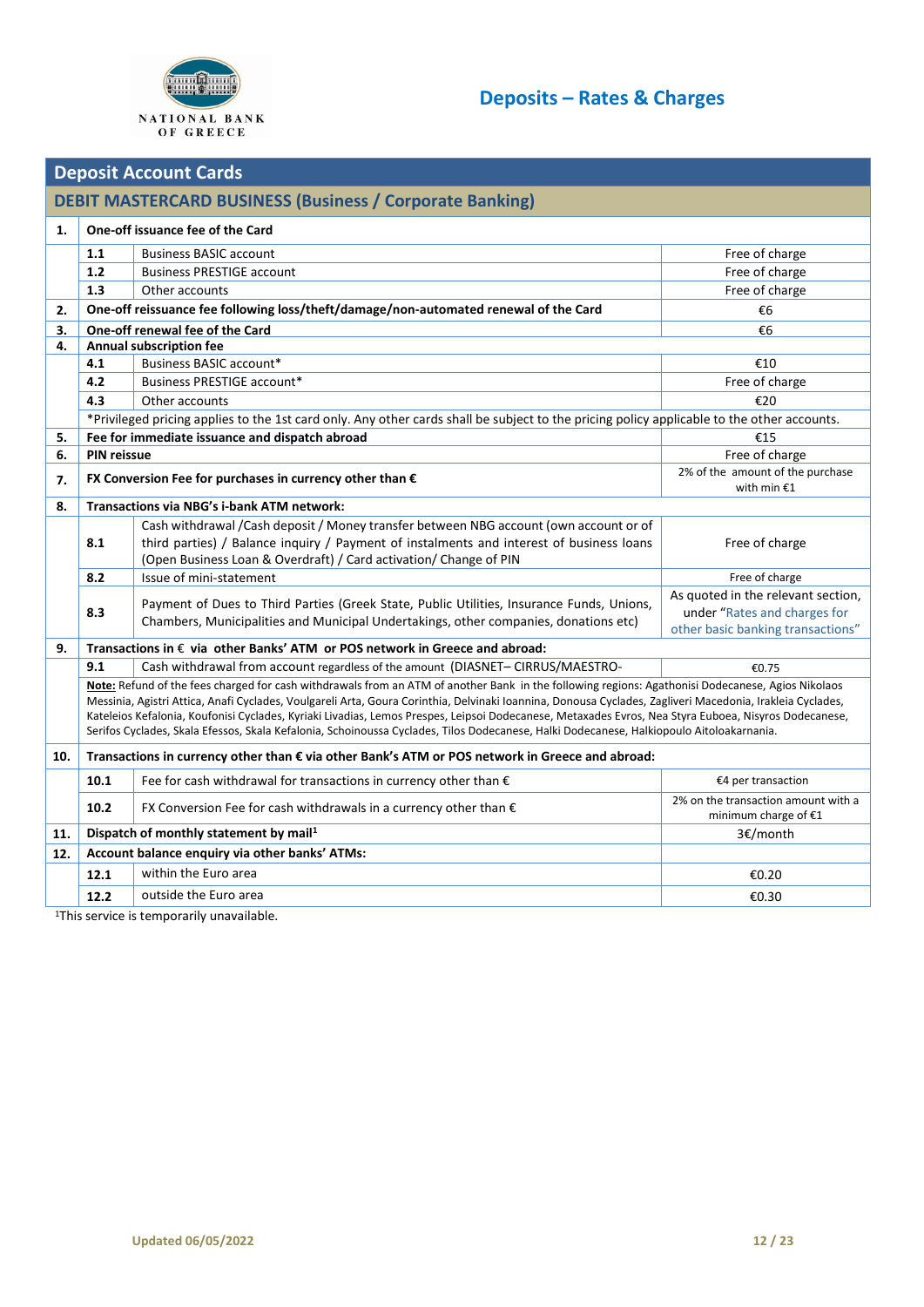

#### **Deposit Account Cards DEBIT MASTERCARD BUSINESS (Self-employed) 1. One-off issuance fee of the Card Free of charge Security 2.1 <b>Containers** Free of charge **Free of charge 2. One-off reissuance fee following loss/theft/damage/non-automated renewal of the Card** €6 **3. One-off renewal fee of the Card** €6 **4. Annual subscription fee 4.1** 1st Year Free of charge **4.2** After 1st Year: **4.2.1.** Business BASIC account €10 **4.2.2.** Business PRESTIGE account **Free of charge in the set of charge in the set of charge in the set of charge 4.2.3.** Other accounts  $\epsilon$  20 **5. Fee for immediate issuance and dispatch abroad** €15 **6. PIN reissue Free of charge Free of charge Free of charge Free of charge 7. FX Conversion Fee for purchases in currency other than €** 2% of the amount of the purchase with min €1 **8. Transactions via NBG's i-bank ATM network: 8.1** Cash withdrawal / Cash deposit / Money transfer between NBG account (own account or of third parties) / Balance inquiry / Payment of instalments and interest of business loans (Open Business Loan & Overdraft) / Card activation/ Change of PIN Free of charge **8.2** Issue of mini-statement **Free of charge** Free of charge **8.3** Payment of Dues to Third Parties (Greek State, Public Utilities, Insurance Funds, Unions, Chambers, Municipalities and Municipal Undertakings, other companies, donations etc) As quoted in the relevant section, under "[Rates and charges for](https://www.nbg.gr/english/pricing-of-products-and-services/Documents/Charges%20for%20Other%20Banking%20Transactions%5b2%5d/Other%20Banking%20Transactions%5b1%5d/web_portal_english_timologio_loipwn_ergasiwn.pdf)  [other basic banking transactions](https://www.nbg.gr/english/pricing-of-products-and-services/Documents/Charges%20for%20Other%20Banking%20Transactions%5b2%5d/Other%20Banking%20Transactions%5b1%5d/web_portal_english_timologio_loipwn_ergasiwn.pdf)" **9. Transactions in** € **via other Banks' ATM or POS network in Greece and abroad: 9.1** Cash withdrawal from account regardless of the amount (DIASNET– CIRRUS/MAESTRO-Mastercard) : **€0.75 Note:** Refund of the fees charged for cash withdrawals from an ATM of another Bank in the following regions: Agathonisi Dodecanese, Agios Nikolaos Messinia, Agistri Attica, Anafi Cyclades, Voulgareli Arta, Goura Corinthia, Delvinaki Ioannina, Donousa Cyclades, Zagliveri Macedonia, Irakleia Cyclades, Kateleios Kefalonia, Koufonisi Cyclades, Kyriaki Livadias, Lemos Prespes, Leipsoi Dodecanese, Metaxades Evros, Nea Styra Euboea, Nisyros Dodecanese, Serifos Cyclades, Skala Efessos, Skala Kefalonia, Schoinoussa Cyclades, Tilos Dodecanese, Halki Dodecanese, Halkiopoulo Aitoloakarnania. **10. Transactions in currency other than € via other Banks' ATM or POS network in Greece and abroad: 10.1** Fee for cash withdrawal for transactions in currency other than € **E4 E4 E4** per transaction **10.2** FX Conversion Fee for cash withdrawals in a currency other than € 2% on the transaction amount with a minimum charge of €1 **12. Dispatch of monthly statement by mail<sup>1</sup>** 3€/month **13. Account balance enquiry via other banks' ATMs: 13.1** within the Euro area ∈0.20 and the Euro area ∈0.20 and the European European ∈0.20 and the Euro area ∈0.20 **13.2** outside the Euro area **Euro area EU** is the Euro area **EU** is the EU is the EU is the EU is the EU is the EU is the EU is the EU is the EU is the EU is the EU is the EU is the EU is the EU is the EU is the EU is t

1This service is temporarily unavailable.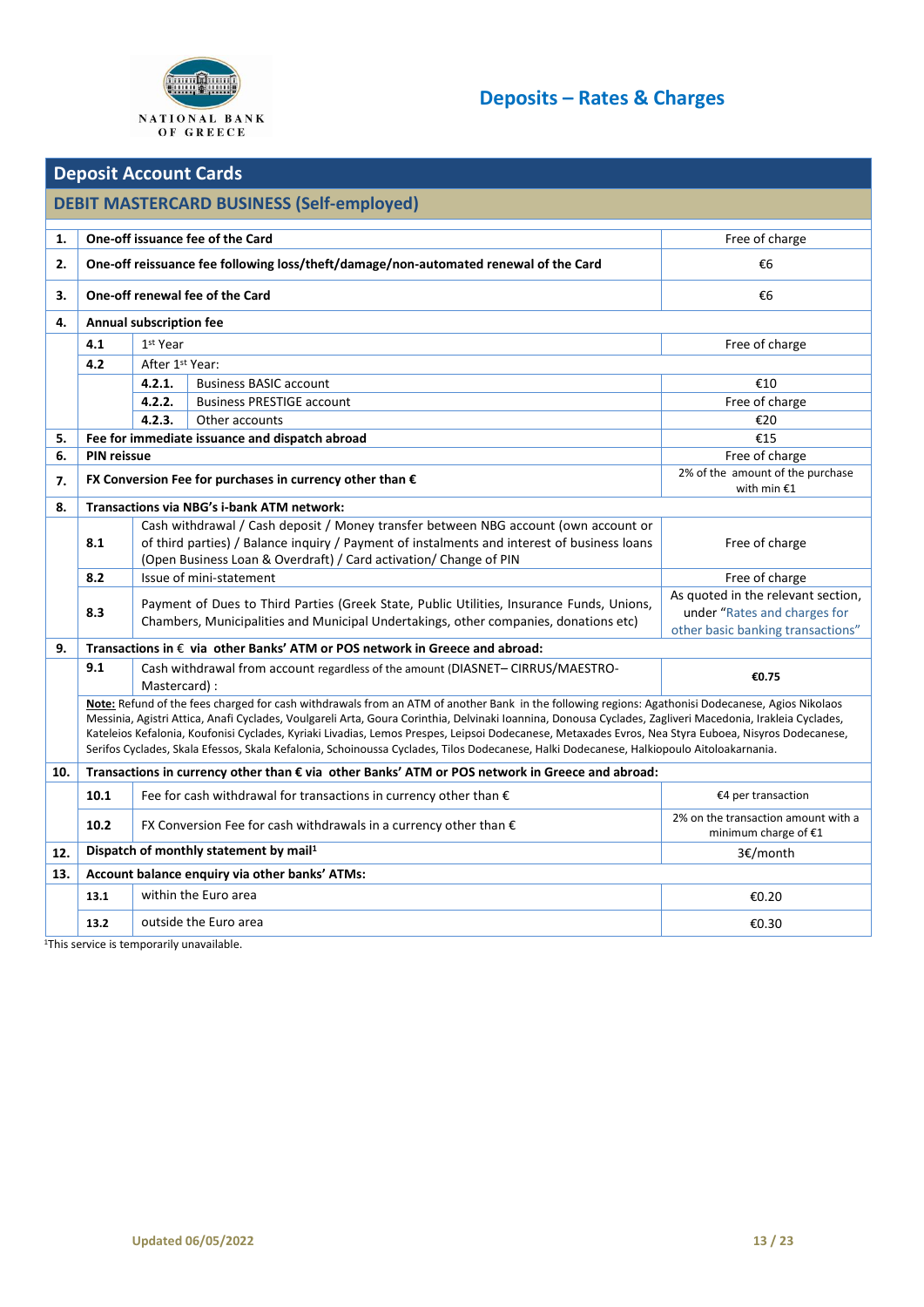

## .**Deposit Account Cards**

| <b>PUPPOIL AUGURILE CALAS</b>              |                                                                                                                                          |                                                                                                                                                           |                |  |  |  |
|--------------------------------------------|------------------------------------------------------------------------------------------------------------------------------------------|-----------------------------------------------------------------------------------------------------------------------------------------------------------|----------------|--|--|--|
| <b>AGROKARTA DEBIT MASTERCARD (Retail)</b> |                                                                                                                                          |                                                                                                                                                           |                |  |  |  |
| 1.                                         |                                                                                                                                          | One-off issuance fee of the Card<br>Free of charge                                                                                                        |                |  |  |  |
| 2.                                         |                                                                                                                                          | One-off reissuance fee following loss/theft/damage/non-automated renewal of the Card                                                                      | €6             |  |  |  |
| 3.                                         |                                                                                                                                          | One-off renewal fee of the Card                                                                                                                           | €6             |  |  |  |
| 4.                                         | <b>PIN reissue</b>                                                                                                                       |                                                                                                                                                           | Free of charge |  |  |  |
| 5.                                         |                                                                                                                                          | Transactions via NBG's i-bank ATM network:                                                                                                                |                |  |  |  |
|                                            | 5.1                                                                                                                                      | Cash withdrawal <sup>2</sup> /Cash deposits/ Account balance query/ Card activation/ Change of PIN                                                        | Free of charge |  |  |  |
|                                            | 5.2                                                                                                                                      | Issue of mini-statement                                                                                                                                   | Free of charge |  |  |  |
| 6.                                         |                                                                                                                                          | Transactions in $\epsilon$ , via other Banks' ATM or POS network in Greece:                                                                               |                |  |  |  |
|                                            | 6.1                                                                                                                                      | Cash withdrawal from account regardless of the amount (DIASNET):                                                                                          | €0.75          |  |  |  |
|                                            |                                                                                                                                          | Note: Refund of the fees charged for cash withdrawals from an ATM of another Bank in the following regions: Agathonisi Dodecanese, Agios Nikolaos         |                |  |  |  |
|                                            |                                                                                                                                          | Messinia, Agistri Attica, Anafi Cyclades, Voulgareli Arta, Goura Corinthia, Delvinaki Ioannina, Donousa Cyclades, Zagliveri Macedonia, Irakleia Cyclades, |                |  |  |  |
|                                            |                                                                                                                                          | Kateleios Kefalonia, Koufonisi Cyclades, Kyriaki Livadias, Lemos Prespes, Leipsoi Dodecanese, Metaxades Evros, Nea Styra Euboea, Nisyros Dodecanese,      |                |  |  |  |
|                                            | Serifos Cyclades, Skala Efessos, Skala Kefalonia, Schoinoussa Cyclades, Tilos Dodecanese, Halki Dodecanese, Halkiopoulo Aitoloakarnania. |                                                                                                                                                           |                |  |  |  |
|                                            | 6.2                                                                                                                                      | Account balance enguiry via other banks' ATMs within the Euro area                                                                                        | €0.20          |  |  |  |
| 7.                                         |                                                                                                                                          | Dispatch of monthly statement by mail <sup>1</sup>                                                                                                        | 3€/month       |  |  |  |

## **Agro-carta DEBIT MASTERCARD**

| 1. |                                                                                                                                                                                                                                                                                                                                                                                                                                                                                                                                                                                                                    | One-off issuance fee of the Card                                                                                                                                                             | Free of charge                                                                                          |  |
|----|--------------------------------------------------------------------------------------------------------------------------------------------------------------------------------------------------------------------------------------------------------------------------------------------------------------------------------------------------------------------------------------------------------------------------------------------------------------------------------------------------------------------------------------------------------------------------------------------------------------------|----------------------------------------------------------------------------------------------------------------------------------------------------------------------------------------------|---------------------------------------------------------------------------------------------------------|--|
| 2. |                                                                                                                                                                                                                                                                                                                                                                                                                                                                                                                                                                                                                    | One-off reissuance fee following loss/theft/damage/non-automated renewal of the Card                                                                                                         | Free of charge                                                                                          |  |
| 3. | <b>PIN reissue</b>                                                                                                                                                                                                                                                                                                                                                                                                                                                                                                                                                                                                 |                                                                                                                                                                                              | Free of charge                                                                                          |  |
| 4. |                                                                                                                                                                                                                                                                                                                                                                                                                                                                                                                                                                                                                    | Transactions via NBG's i-bank ATM network:                                                                                                                                                   |                                                                                                         |  |
|    | 4.1                                                                                                                                                                                                                                                                                                                                                                                                                                                                                                                                                                                                                | Cash withdrawals of up to 10% of the financing that has been granted to the beneficiary/<br>Credit balance transfer/ Cash deposits/ Account balance query/ Card activation/ Change<br>of PIN | Free of charge                                                                                          |  |
|    | 4.2                                                                                                                                                                                                                                                                                                                                                                                                                                                                                                                                                                                                                | Issue of mini-statement                                                                                                                                                                      | Free of charge                                                                                          |  |
|    | 4.3                                                                                                                                                                                                                                                                                                                                                                                                                                                                                                                                                                                                                | Payment of Dues to Third Parties (Greek State, D.E.H., EYDAP)                                                                                                                                | As quoted in the relevant section,<br>under "Rates and charges for<br>other basic banking transactions" |  |
| 5. |                                                                                                                                                                                                                                                                                                                                                                                                                                                                                                                                                                                                                    | Transactions in € via other Banks' ATM or POS network in Greece:                                                                                                                             |                                                                                                         |  |
|    | 5.1                                                                                                                                                                                                                                                                                                                                                                                                                                                                                                                                                                                                                | Cash withdrawal from account regardless of the amount (DIASNET):                                                                                                                             | €0.75                                                                                                   |  |
|    | Note: Refund of the fees charged for cash withdrawals from an ATM of another Bank in the following regions: Agathonisi Dodecanese, Agios Nikolaos<br>Messinia, Agistri Attica, Anafi Cyclades, Voulgareli Arta, Goura Corinthia, Delvinaki Ioannina, Donousa Cyclades, Zagliveri Macedonia, Irakleia Cyclades,<br>Kateleios Kefalonia, Koufonisi Cyclades, Kyriaki Livadias, Lemos Prespes, Leipsoi Dodecanese, Metaxades Evros, Nea Styra Euboea, Nisyros Dodecanese,<br>Serifos Cyclades, Skala Efessos, Skala Kefalonia, Schoinoussa Cyclades, Tilos Dodecanese, Halki Dodecanese, Halkiopoulo Aitoloakarnania. |                                                                                                                                                                                              |                                                                                                         |  |
|    | 5.2                                                                                                                                                                                                                                                                                                                                                                                                                                                                                                                                                                                                                | Account balance enguiry via other banks' ATMs within the Euro area                                                                                                                           | €0.20                                                                                                   |  |
| 6. |                                                                                                                                                                                                                                                                                                                                                                                                                                                                                                                                                                                                                    | Dispatch of monthly statement by mail <sup>1</sup>                                                                                                                                           | 3€/month                                                                                                |  |

| <b>ETHNOdeposit - Cash deposit card (Business / Corporate Banking)</b>                                                                                                                                                               |                |  |  |  |  |
|--------------------------------------------------------------------------------------------------------------------------------------------------------------------------------------------------------------------------------------|----------------|--|--|--|--|
| One-off issuance fee of the Card                                                                                                                                                                                                     | Free of charge |  |  |  |  |
| One-off reissuance fee following loss/theft/damage                                                                                                                                                                                   | €b             |  |  |  |  |
| Deposit transactions                                                                                                                                                                                                                 | Free of charge |  |  |  |  |
| $\blacksquare$ . The contract of the contract of the contract of the contract of the contract of the contract of the contract of the contract of the contract of the contract of the contract of the contract of the contract of the |                |  |  |  |  |

<sup>1</sup> This service is temporarily unavailable.

<sup>2</sup> Cash withdrawals using the AGROKARTA Debit Mastercard are allowed within specific time periods, as announced by NBG to cardholders.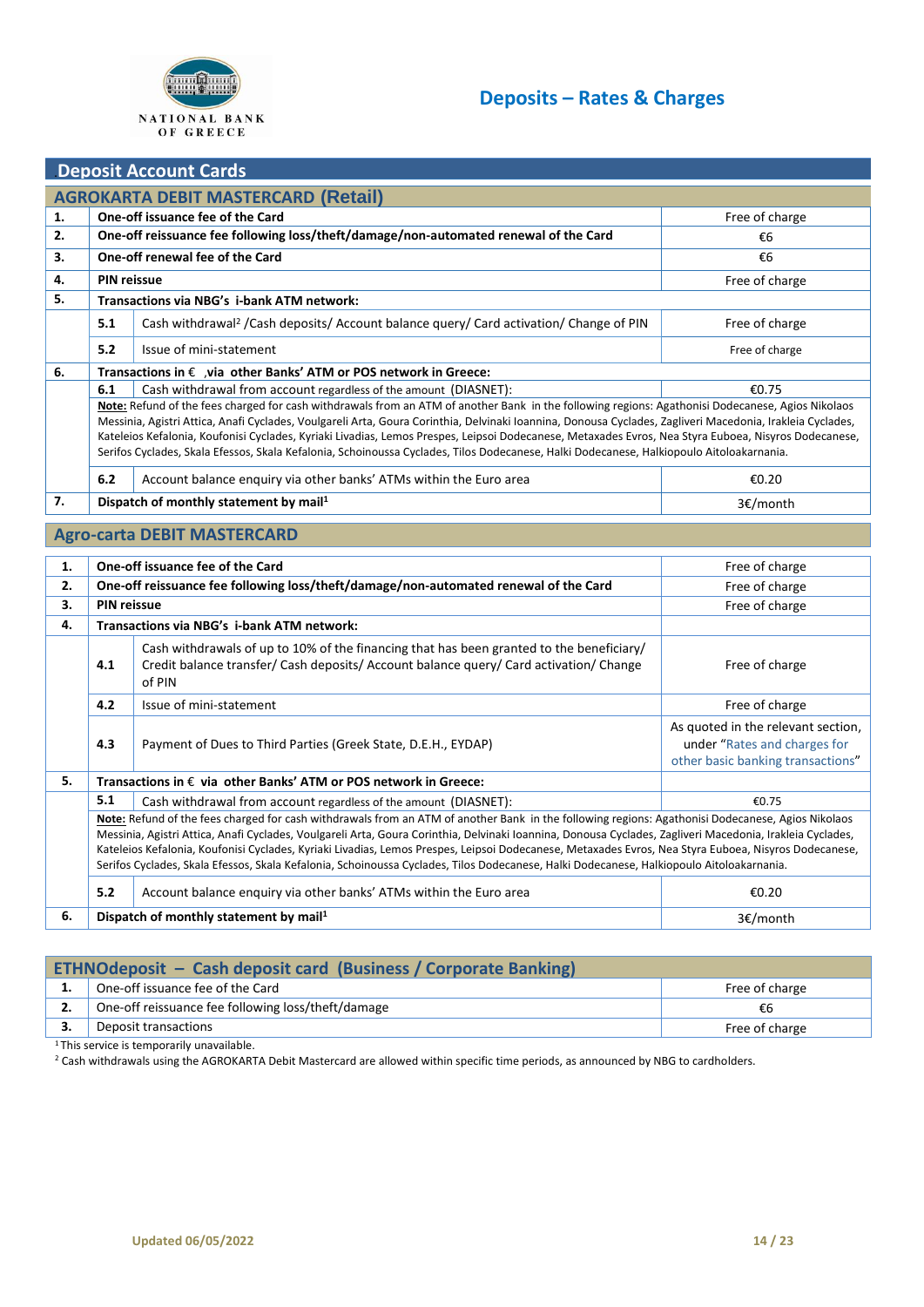

<span id="page-14-0"></span>

| <b>Deposit Account Charges</b>                                            |                                                                           |                                                                                                                                                                        |                             |  |  |  |  |
|---------------------------------------------------------------------------|---------------------------------------------------------------------------|------------------------------------------------------------------------------------------------------------------------------------------------------------------------|-----------------------------|--|--|--|--|
| <b>Savings Account</b>                                                    |                                                                           |                                                                                                                                                                        |                             |  |  |  |  |
| 1.                                                                        |                                                                           | Maintaining account / account activity                                                                                                                                 | Free of charge              |  |  |  |  |
| 2.                                                                        |                                                                           | Extra statement of account activity issued by the Branch                                                                                                               | As quoted in "Other deposit |  |  |  |  |
|                                                                           |                                                                           |                                                                                                                                                                        | account charges"            |  |  |  |  |
|                                                                           | <b>Current Account</b>                                                    |                                                                                                                                                                        |                             |  |  |  |  |
| 1.                                                                        |                                                                           | Maintaining account / account activity                                                                                                                                 | Free of charge              |  |  |  |  |
| 2.                                                                        |                                                                           | Supply of chequebook                                                                                                                                                   | €2.00 /cheque               |  |  |  |  |
| 3.                                                                        |                                                                           | <b>Account statement:</b>                                                                                                                                              |                             |  |  |  |  |
|                                                                           | 3.1                                                                       | Regular quarterly (sent to customer's contact address)                                                                                                                 | Free of charge              |  |  |  |  |
|                                                                           | 3.2                                                                       | Regular monthly (sent to customer's contact address, upon the customer's request)                                                                                      | €0.90 / month               |  |  |  |  |
|                                                                           | 3.3                                                                       | Regular daily (statement to be collected from the Branch)                                                                                                              | €15 / month                 |  |  |  |  |
|                                                                           | 3.4                                                                       | Via alternative networks (Internet banking etc.)<br>Regular monthly statement of current account with overdraft facility (where agreed by                              | Free of charge              |  |  |  |  |
|                                                                           | 3.5                                                                       | contract)                                                                                                                                                              | Free of charge              |  |  |  |  |
| 4.                                                                        |                                                                           | Extra statement of account activity issued by the Branch                                                                                                               | As quoted in "Other deposit |  |  |  |  |
|                                                                           |                                                                           | <b>Privileged Product Bundles</b>                                                                                                                                      | account charges"            |  |  |  |  |
|                                                                           |                                                                           | e-Value Bundle                                                                                                                                                         | €2/ month or €22/ year      |  |  |  |  |
|                                                                           |                                                                           | <b>Value Bundle</b>                                                                                                                                                    | €2/ month                   |  |  |  |  |
|                                                                           |                                                                           | <b>Value Plus Bundle</b>                                                                                                                                               | €5/ month or €55/ year      |  |  |  |  |
|                                                                           |                                                                           | <b>Premium Bundle</b>                                                                                                                                                  | €2/ month                   |  |  |  |  |
|                                                                           |                                                                           | <b>Salary Product Bundles</b>                                                                                                                                          |                             |  |  |  |  |
|                                                                           |                                                                           |                                                                                                                                                                        |                             |  |  |  |  |
|                                                                           |                                                                           | <b>Salary Value</b>                                                                                                                                                    | €2/ month                   |  |  |  |  |
|                                                                           |                                                                           | Notes regarding Privileged and Salary Product Bundles:<br>For accounts linked with the above packages, the same applies as in the case of savings or current accounts. |                             |  |  |  |  |
|                                                                           |                                                                           | The monthly cost will not be charged in the month: of opening and converting an existing account to the above-listed product packages.                                 |                             |  |  |  |  |
|                                                                           |                                                                           | As far as the Privileged Product Bundles is concerned, If the monthly charge is not collected by the end of the month, the account will                                |                             |  |  |  |  |
|                                                                           |                                                                           | automatically be converted into a Simple Current Account or NBG Savings Account, depending on the account selected.                                                    |                             |  |  |  |  |
|                                                                           |                                                                           | As far as the Salary Product Bundles is concerned, If the monthly charge is not collected by the end of the month, the account will automat-                           |                             |  |  |  |  |
|                                                                           |                                                                           | ically be converted into a "Salary Reward" (savings or current accounts), depending on the category selected.                                                          |                             |  |  |  |  |
|                                                                           |                                                                           | Any favorable pricing policy (regarding interest rate, fees etc.) applying to salary deposit accounts and account-linked products and/or                               |                             |  |  |  |  |
|                                                                           |                                                                           | benefits in connection with identical or similar products and/or benefits, shall be applicable for as long as the account continues to be                              |                             |  |  |  |  |
|                                                                           |                                                                           | credited with payroll.                                                                                                                                                 |                             |  |  |  |  |
|                                                                           | <b>NBG Children</b>                                                       |                                                                                                                                                                        |                             |  |  |  |  |
|                                                                           |                                                                           | The pricing applicable to savings accounts.                                                                                                                            |                             |  |  |  |  |
|                                                                           | <b>Salary Reward</b>                                                      | The pricing applicable to current accounts.                                                                                                                            |                             |  |  |  |  |
|                                                                           |                                                                           | Any favorable pricing policy (regarding interest rate, fees etc.) applying to salary deposit accounts and account-linked products and/or                               |                             |  |  |  |  |
|                                                                           |                                                                           | benefits in connection with identical or similar products and/or benefits, shall be applicable for as long as the account continues to be                              |                             |  |  |  |  |
| credited with payroll.                                                    |                                                                           |                                                                                                                                                                        |                             |  |  |  |  |
|                                                                           | <b>Professional Plus</b>                                                  |                                                                                                                                                                        |                             |  |  |  |  |
| The pricing applicable to savings or current account, as the case may be. |                                                                           |                                                                                                                                                                        |                             |  |  |  |  |
|                                                                           | <b>Farmers Plus</b>                                                       |                                                                                                                                                                        |                             |  |  |  |  |
|                                                                           | The pricing applicable to savings or current account, as the case may be. |                                                                                                                                                                        |                             |  |  |  |  |
|                                                                           | <b>Student Life</b>                                                       |                                                                                                                                                                        |                             |  |  |  |  |
|                                                                           |                                                                           | The pricing applicable to current accounts.                                                                                                                            |                             |  |  |  |  |
|                                                                           |                                                                           | Domestic and international money transfers by debiting Student Life account: Special price for sending money via bank branch or Internet                               |                             |  |  |  |  |
|                                                                           |                                                                           | banking, as quoted in the relevant sections under "Rates and charges for other basic banking transactions".                                                            |                             |  |  |  |  |
|                                                                           | <b>Family Fast</b>                                                        |                                                                                                                                                                        |                             |  |  |  |  |
|                                                                           | The pricing applicable to savings accounts.                               |                                                                                                                                                                        |                             |  |  |  |  |

Money transfers to home country by debiting Family Fast account: Special price for sending money up to €900 via bank branch or ΑΤΜ banking, as quoted in the relevant sections under "[Rates and charges for other basic banking transactions](https://www.nbg.gr/english/pricing-of-products-and-services/Documents/Charges%20for%20Other%20Banking%20Transactions%5b2%5d/Other%20Banking%20Transactions%5b1%5d/web_portal_english_timologio_loipwn_ergasiwn.pdf)".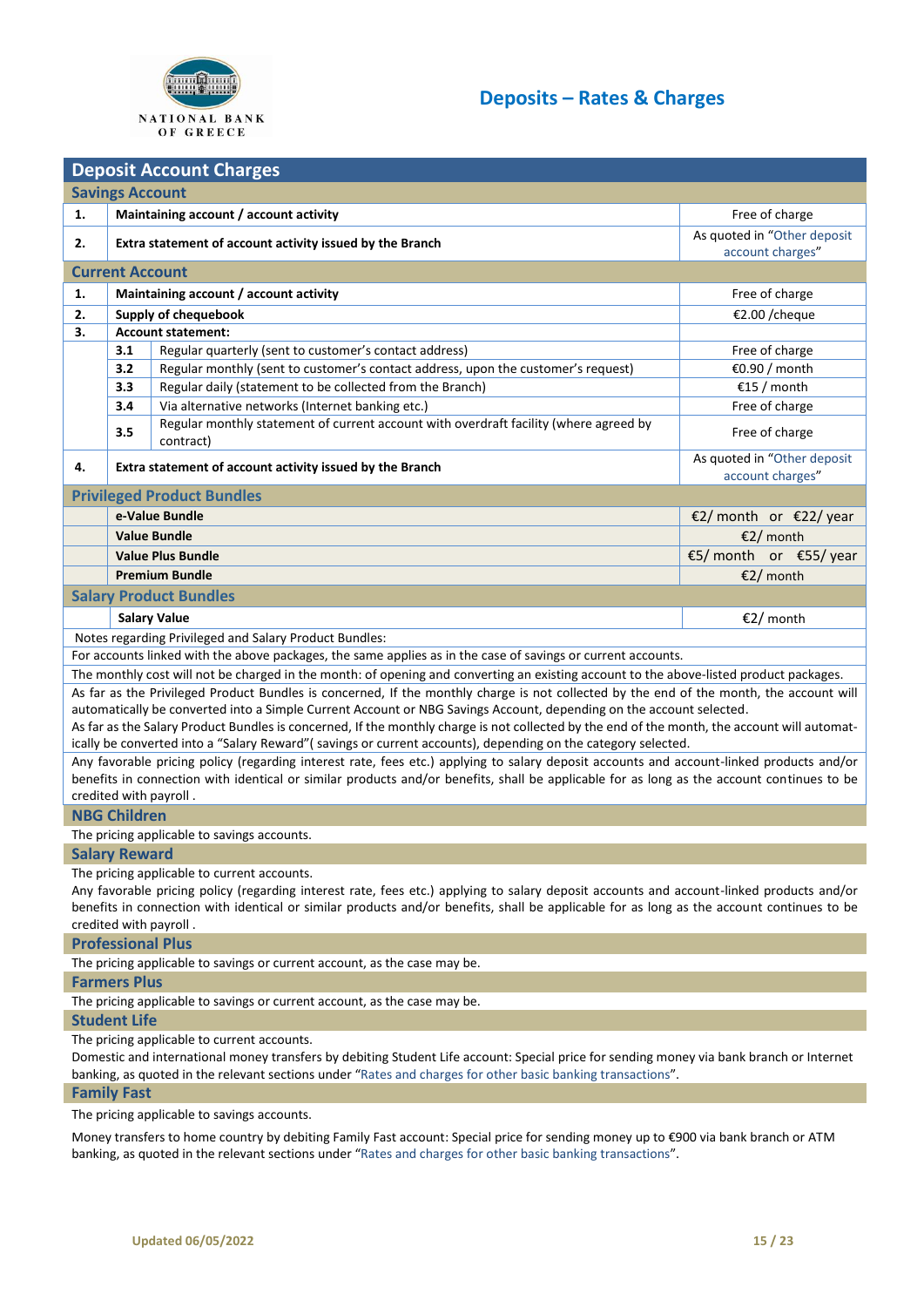

|                                                                                                   |                                                    | <b>Deposit Account Charges</b>                                                                                                              |              |                                                   |  |  |
|---------------------------------------------------------------------------------------------------|----------------------------------------------------|---------------------------------------------------------------------------------------------------------------------------------------------|--------------|---------------------------------------------------|--|--|
|                                                                                                   | <b>Business Accounts</b>                           |                                                                                                                                             |              |                                                   |  |  |
| <b>BUSINESS BASIC Legal Entities - Individuals (Professionals and sole proprietorships- SMEs)</b> |                                                    |                                                                                                                                             |              |                                                   |  |  |
|                                                                                                   |                                                    |                                                                                                                                             | <b>UNTIL</b> | <b>FROM</b>                                       |  |  |
| 1.                                                                                                |                                                    | <b>Provision of banking services</b>                                                                                                        | 30.6.2022    | 1.7.2022                                          |  |  |
|                                                                                                   |                                                    |                                                                                                                                             | €2 / month   | €2.5 / month                                      |  |  |
| 2.                                                                                                |                                                    | Supply of chequebook:                                                                                                                       |              |                                                   |  |  |
|                                                                                                   | 2.1                                                | 10 cheques/year                                                                                                                             |              | Free of charge                                    |  |  |
|                                                                                                   | 2.2                                                | Extra cheques                                                                                                                               |              | €2.00 /cheque                                     |  |  |
| 3.                                                                                                |                                                    | Outgoing domestic money transfers in Euro debited to Business BASIC                                                                         |              | The applicable charges                            |  |  |
| 4.                                                                                                |                                                    | Incoming domestic money transfers in Euro credited to Business BASIC                                                                        |              | The applicable charges                            |  |  |
| 4.                                                                                                |                                                    | Payment of dues to third parties:                                                                                                           |              |                                                   |  |  |
|                                                                                                   |                                                    |                                                                                                                                             |              | Three (3) automatic pay-                          |  |  |
|                                                                                                   | 4.1                                                | By standing order (via the SEPY / SEPA standing order payments system)                                                                      |              | ments of bills/dues per                           |  |  |
|                                                                                                   |                                                    |                                                                                                                                             |              | month. Additional payments                        |  |  |
|                                                                                                   | 4.2                                                | Via alternative networks                                                                                                                    |              | are burdened with the appli-                      |  |  |
| 5.                                                                                                |                                                    | Payroll entries via Internet Banking                                                                                                        |              | cable charges<br>Free of charge                   |  |  |
| 6.                                                                                                |                                                    | Mass transfers in Euro (credits) to NBG accounts by sending a remittance file                                                               |              | The applicable charges                            |  |  |
| 7.                                                                                                |                                                    | Cash withdrawals, deposits and money transfers from and to the account                                                                      |              | Free of charge                                    |  |  |
| 8.                                                                                                |                                                    | <b>Supply of Debit Mastercard Business</b>                                                                                                  |              |                                                   |  |  |
|                                                                                                   | 8.1                                                | One-off issuance fee of the Card                                                                                                            |              | Free of charge                                    |  |  |
|                                                                                                   | 8.2                                                | Annual subscription fee                                                                                                                     |              | €10                                               |  |  |
| 9.                                                                                                |                                                    | <b>Account statement:</b>                                                                                                                   |              |                                                   |  |  |
|                                                                                                   | 9.1                                                | Regular quarterly (sent to the customer's address)                                                                                          |              | Free of charge                                    |  |  |
|                                                                                                   | 9.2                                                | Regular monthly (sent to the Branch)                                                                                                        |              | Free of charge                                    |  |  |
|                                                                                                   | 9.3                                                | Regular monthly (sent to the customer's address, upon request)                                                                              |              | €0.90 / month                                     |  |  |
|                                                                                                   | 9.4                                                | Regular daily (sent to the Branch)                                                                                                          |              | €15 / month                                       |  |  |
|                                                                                                   | 9.5                                                | Via electronic networks (Internet Banking etc.)                                                                                             |              | Free of charge<br>As quoted in "Other deposit ac- |  |  |
| 10.                                                                                               |                                                    | Extra statement of account activity issued by the Branch                                                                                    |              | count charges"                                    |  |  |
| 11.                                                                                               | <b>Push notification service</b><br>Free of charge |                                                                                                                                             |              |                                                   |  |  |
|                                                                                                   |                                                    | <b>BUSINESS PRESTIGE (Legal Entities - Individuals - Professionals and sole proprietorships- SMEs)</b>                                      |              |                                                   |  |  |
|                                                                                                   |                                                    | The Business PRESTIGE account is available to individuals and legal entities under, respectively, the two pricing options as set out below. |              |                                                   |  |  |
|                                                                                                   |                                                    | A. BUSINESS PRESTIGE (Legal Entities- Professionals and sole proprietorships- SMEs)                                                         |              |                                                   |  |  |
|                                                                                                   | 1.1                                                | 1. Provision of banking services<br>Annual subscription fee                                                                                 |              | €120 / year                                       |  |  |
|                                                                                                   |                                                    | Provided that the average balance of the previous year is over €10,000 and a POS or e-                                                      |              | 10% discount on the                               |  |  |
|                                                                                                   | $1.2$                                              | commerce is in operation or payment of payroll is performed through the account.                                                            |              | applicable charges                                |  |  |
| 2.                                                                                                |                                                    | Supply of chequebook:                                                                                                                       |              |                                                   |  |  |
|                                                                                                   | 2.1                                                | 200 cheques/year                                                                                                                            |              | Free of charge                                    |  |  |
|                                                                                                   | 2.2                                                | Extra cheques                                                                                                                               |              | €2.00 /cheque                                     |  |  |
| 3.                                                                                                |                                                    | Outgoing domestic money transfers in Euro debited to Business PRESTIGE                                                                      |              |                                                   |  |  |
|                                                                                                   | 3.1                                                | 200 transfers/year                                                                                                                          |              | Free of charge                                    |  |  |
|                                                                                                   | 3.2                                                | Extra transfers                                                                                                                             |              | The applicable charges                            |  |  |
| 4.                                                                                                |                                                    | Incoming domestic money transfers in Euro credited to Business PRESTIGE                                                                     |              |                                                   |  |  |
|                                                                                                   | 4.1                                                | 200 transfers/year                                                                                                                          |              | 50% discount on the                               |  |  |
|                                                                                                   |                                                    |                                                                                                                                             |              | applicable charges                                |  |  |
|                                                                                                   | 4.2                                                | Extra transfers                                                                                                                             |              | As quoted in "Other deposit                       |  |  |
| 5.                                                                                                |                                                    | <b>Push notification service</b>                                                                                                            |              | account charges"<br>Free of charge                |  |  |
|                                                                                                   |                                                    |                                                                                                                                             |              |                                                   |  |  |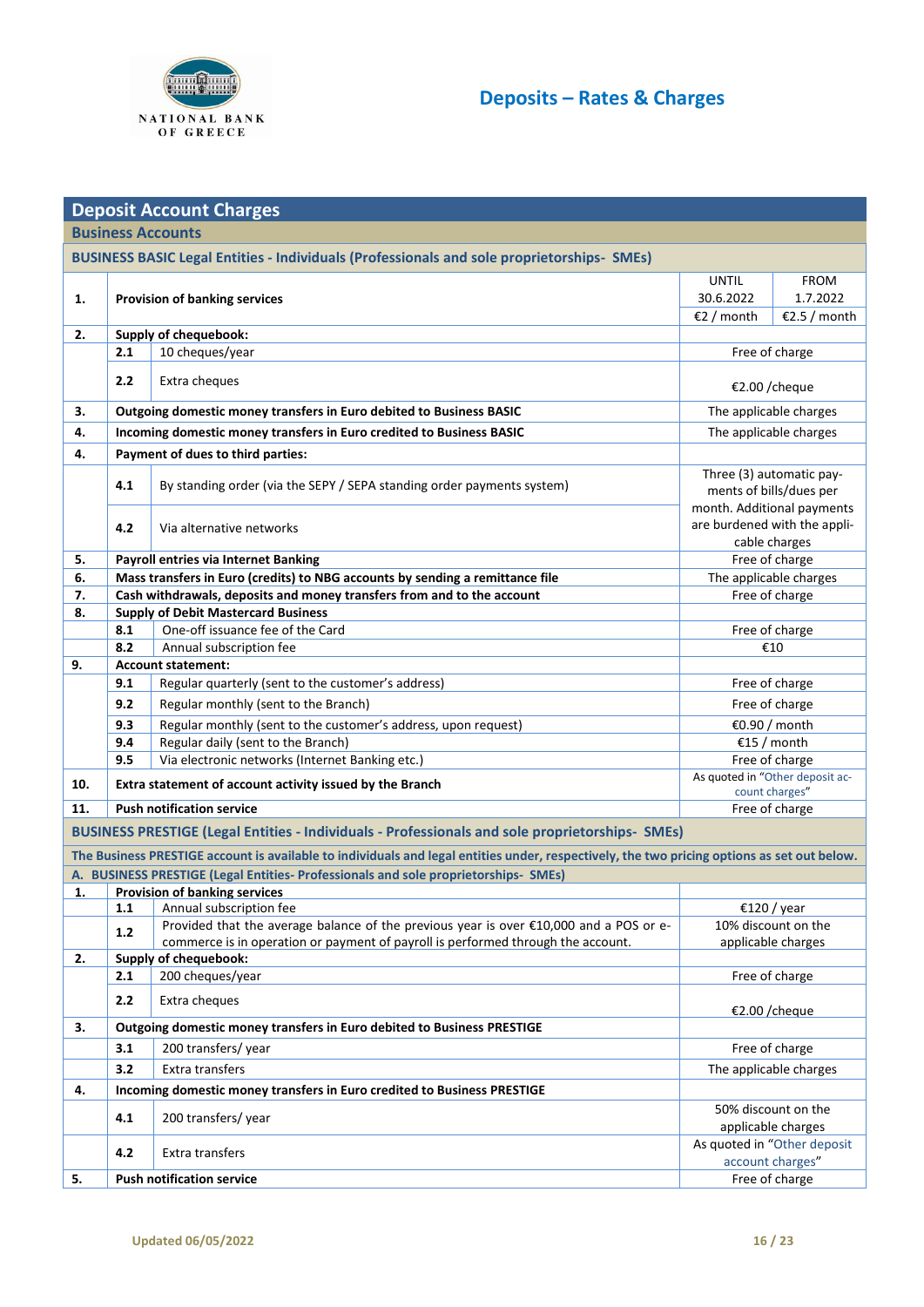

<span id="page-16-0"></span>

|     | <b>Deposit Account Charges</b>                                                                  |                                                                                             |                                                   |  |  |  |  |
|-----|-------------------------------------------------------------------------------------------------|---------------------------------------------------------------------------------------------|---------------------------------------------------|--|--|--|--|
|     | <b>Business Accounts</b>                                                                        |                                                                                             |                                                   |  |  |  |  |
|     | BUSINESS PRESTIGE (Legal Entities - Individuals - Professionals and sole proprietorships- SMEs) |                                                                                             |                                                   |  |  |  |  |
|     | B. BUSINESS PRESTIGE (Individuals- Professionals and sole proprietorships- SMEs)                |                                                                                             |                                                   |  |  |  |  |
| 1.  | <b>Provision of banking services</b>                                                            |                                                                                             |                                                   |  |  |  |  |
|     | 1.1                                                                                             | Annual subscription fee                                                                     | €60 / year                                        |  |  |  |  |
|     | 1.2                                                                                             | Provided that the average balance of the previous year is over €3,000                       | 10% discount on the<br>applicable charges         |  |  |  |  |
| 2.  |                                                                                                 | Supply of chequebook:                                                                       |                                                   |  |  |  |  |
|     | 2.1                                                                                             | 100 cheques/year                                                                            | Free of charge                                    |  |  |  |  |
|     | 2.2                                                                                             | Extra cheques                                                                               | €2.00 /cheque                                     |  |  |  |  |
| 3.  |                                                                                                 | Outgoing domestic money transfers in Euro debited to Business PRESTIGE                      |                                                   |  |  |  |  |
|     | 3.1                                                                                             | 100 transfers/year                                                                          | Free of charge                                    |  |  |  |  |
|     | 3.2                                                                                             | Extra transfers                                                                             | The applicable charges                            |  |  |  |  |
| 4.  |                                                                                                 | Incoming domestic money transfers in Euro credited to Business PRESTIGE                     |                                                   |  |  |  |  |
|     | 4.1                                                                                             | 100 transfers/year                                                                          | 50% discount on the applica-                      |  |  |  |  |
|     |                                                                                                 |                                                                                             | ble charges                                       |  |  |  |  |
|     | 4.2                                                                                             | Extra transfers                                                                             | As quoted in "Other deposit                       |  |  |  |  |
| 5.  |                                                                                                 | <b>Push notification service</b>                                                            | account charges"<br>Free of charge                |  |  |  |  |
|     |                                                                                                 | For both (2) above forms of "Business PRESTIGE", the following privileges are also offered: |                                                   |  |  |  |  |
| 6.  |                                                                                                 | Payment of dues to third parties:                                                           |                                                   |  |  |  |  |
|     | 6.1                                                                                             | By standing order (via the SEPY / SEPA standing order payments system)                      | Free of charge                                    |  |  |  |  |
|     | 6.2                                                                                             | Via alternative networks                                                                    | Free of charge                                    |  |  |  |  |
| 7.  |                                                                                                 | <b>Payroll entries via Internet Banking</b>                                                 | Free of charge                                    |  |  |  |  |
| 8.  |                                                                                                 | Mass transfers in Euro (credits) to NBG accounts by sending a remittance file               | Free of charge                                    |  |  |  |  |
| 9.  |                                                                                                 | Cash withdrawals, deposits and money transfers from and to the account                      | Free of charge                                    |  |  |  |  |
| 10. |                                                                                                 | <b>Supply of Debit Mastercard Business:</b>                                                 |                                                   |  |  |  |  |
|     | 10.1                                                                                            | One-off issuance fee of the Card                                                            | Free of charge                                    |  |  |  |  |
|     | 10.2                                                                                            | Annual subscription fee                                                                     | €10                                               |  |  |  |  |
| 11. | <b>Account statement:</b>                                                                       |                                                                                             |                                                   |  |  |  |  |
|     | 11.1                                                                                            | Regular quarterly (sent to the customer's address)                                          | Free of charge                                    |  |  |  |  |
|     | 11.2                                                                                            | Regular monthly (sent to the Branch)                                                        | Free of charge                                    |  |  |  |  |
|     | 11.3                                                                                            | Regular monthly (sent to the customer's address, upon request)                              | €0.90 / month                                     |  |  |  |  |
|     | 11.4                                                                                            | Regular daily (sent to the Branch)                                                          | €15 / month                                       |  |  |  |  |
|     | 11.5                                                                                            | Via electronic networks (Internet Banking etc.)                                             | Free of charge                                    |  |  |  |  |
| 12. |                                                                                                 | Extra statement of account activity issued by the Branch                                    | As quoted in "Other deposit ac-<br>count charges" |  |  |  |  |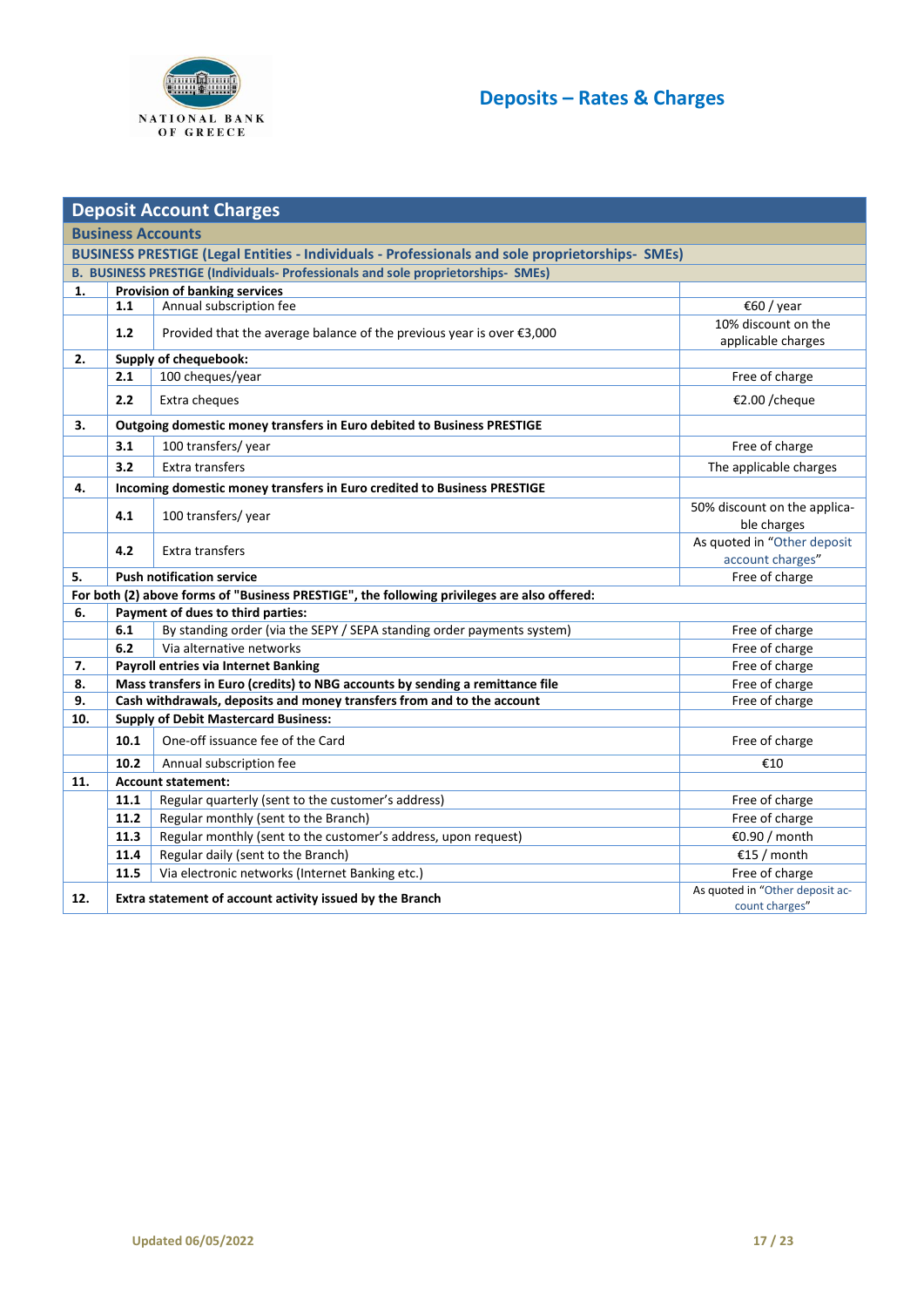

## **Deposit Account Charges**

## **Sight Deposit Account (Corporate Banking)**

| 1. |                                                                                                                                                                                                                                            | Charges incurred in the event of negative return on account.<br>Negative return on sight accounts for transactions carried out via NBG Branches' counters may<br>arise from the following charges:                                                                                                                                                                                                                                                                                                              |                                                              |  |  |
|----|--------------------------------------------------------------------------------------------------------------------------------------------------------------------------------------------------------------------------------------------|-----------------------------------------------------------------------------------------------------------------------------------------------------------------------------------------------------------------------------------------------------------------------------------------------------------------------------------------------------------------------------------------------------------------------------------------------------------------------------------------------------------------|--------------------------------------------------------------|--|--|
|    | 1.1                                                                                                                                                                                                                                        | Cash transaction                                                                                                                                                                                                                                                                                                                                                                                                                                                                                                | €1.73                                                        |  |  |
|    | 1.2                                                                                                                                                                                                                                        | Charge for debiting or crediting cheque proceeds                                                                                                                                                                                                                                                                                                                                                                                                                                                                | €2.35                                                        |  |  |
|    | 1.3                                                                                                                                                                                                                                        | <b>Book transfer</b>                                                                                                                                                                                                                                                                                                                                                                                                                                                                                            | €1.31                                                        |  |  |
|    | <b>Remarks:</b>                                                                                                                                                                                                                            |                                                                                                                                                                                                                                                                                                                                                                                                                                                                                                                 |                                                              |  |  |
|    | $\geq$<br>The overall handling cost for the above transactions is calculated on a six-monthly basis (6 calendar months) and is the<br>product of the number of transactions during the 6-month period multiplied by the applicable charge. |                                                                                                                                                                                                                                                                                                                                                                                                                                                                                                                 |                                                              |  |  |
|    | $\, >$                                                                                                                                                                                                                                     | Excluded (i.e. not subject to charges) from these transactions are those carried out via ATMs, EFT/POS, Internet and Phone<br>Banking, the Electronic Credit System, SEPY / SEPA standing order payments system, other electronic channels, plus the<br>following: payroll entries, debiting account in order to place funds in investment products, writing interest to account, can-<br>cellation / correction-offsetting of entry, as well as transactions on sight accounts with agreed overdraft facility. |                                                              |  |  |
|    | >                                                                                                                                                                                                                                          | The operating cost to be paid every 6 months by the customer - beneficiary of the sight operating cost is reduced by the<br>return amount of the average 6-month balance on the customer's account, after deduction of any interest paid on the<br>account. It is noted that in the event of a return (after interest deduction) equal to or higher than the transaction pricing, no<br>cost is paid.                                                                                                           |                                                              |  |  |
|    | $\, >$                                                                                                                                                                                                                                     | The above charges are not applicable to sight deposit accounts of retail business banking that are linked to a finance account<br>to serve its transactions.                                                                                                                                                                                                                                                                                                                                                    |                                                              |  |  |
| 2. |                                                                                                                                                                                                                                            | Supply of chequebook for sight deposit accounts of retail business banking that are linked to<br>a finance account to serve its transactions                                                                                                                                                                                                                                                                                                                                                                    | €2.00 /cheque                                                |  |  |
| 3. |                                                                                                                                                                                                                                            | Supply of chequebook for the rest of sight deposit accounts:                                                                                                                                                                                                                                                                                                                                                                                                                                                    |                                                              |  |  |
|    | 3.1                                                                                                                                                                                                                                        | Sight accounts with average 6-month balance (6 calendar months) up to $\epsilon$ 586.94:                                                                                                                                                                                                                                                                                                                                                                                                                        | €2.00 /cheque                                                |  |  |
|    | 3.2                                                                                                                                                                                                                                        | Sight accounts with average 6-month balance (6 calendar months) over €586.94, but be-<br>low the required minimum balance:                                                                                                                                                                                                                                                                                                                                                                                      | €2.00 /cheque<br>or the equivalent of the<br>negative return |  |  |
|    | 3.3                                                                                                                                                                                                                                        | Sight accounts with average 6-month balance (6 calendar months) over the required mini-<br>mum balance:                                                                                                                                                                                                                                                                                                                                                                                                         | Free of charge                                               |  |  |
| 4. |                                                                                                                                                                                                                                            | Sight account statement:                                                                                                                                                                                                                                                                                                                                                                                                                                                                                        |                                                              |  |  |
|    | 4.1                                                                                                                                                                                                                                        | Regular monthly (sent to the Branch)                                                                                                                                                                                                                                                                                                                                                                                                                                                                            | Free of charge                                               |  |  |
|    | 4.2                                                                                                                                                                                                                                        | Regular monthly (sent to the customer's address, upon request)                                                                                                                                                                                                                                                                                                                                                                                                                                                  | €0.90 / month                                                |  |  |
|    | 4.3                                                                                                                                                                                                                                        | Regular daily (sent to the Branch)                                                                                                                                                                                                                                                                                                                                                                                                                                                                              | €15 / month                                                  |  |  |
|    | 4.4                                                                                                                                                                                                                                        | Via electronic networks (Internet Banking etc.)                                                                                                                                                                                                                                                                                                                                                                                                                                                                 | Free of charge                                               |  |  |
| 5. |                                                                                                                                                                                                                                            | <b>Statement of overdraft sight account:</b>                                                                                                                                                                                                                                                                                                                                                                                                                                                                    |                                                              |  |  |
|    | 5.1                                                                                                                                                                                                                                        | Regular quarterly (sent to the customer's address)                                                                                                                                                                                                                                                                                                                                                                                                                                                              | Free of charge                                               |  |  |
|    | 5.2                                                                                                                                                                                                                                        | Regular monthly (sent to the customer's address, upon request)                                                                                                                                                                                                                                                                                                                                                                                                                                                  | €0.90 / month                                                |  |  |
|    | 5.3                                                                                                                                                                                                                                        | Regular daily (sent to the Branch)                                                                                                                                                                                                                                                                                                                                                                                                                                                                              | €15 / month                                                  |  |  |
|    | 5.4                                                                                                                                                                                                                                        | Via electronic networks (Internet Banking etc.)                                                                                                                                                                                                                                                                                                                                                                                                                                                                 | Free of charge                                               |  |  |
| 6. |                                                                                                                                                                                                                                            | Extra statement of account activity issued by the Branch                                                                                                                                                                                                                                                                                                                                                                                                                                                        | As quoted in "Other deposit<br>account charges"              |  |  |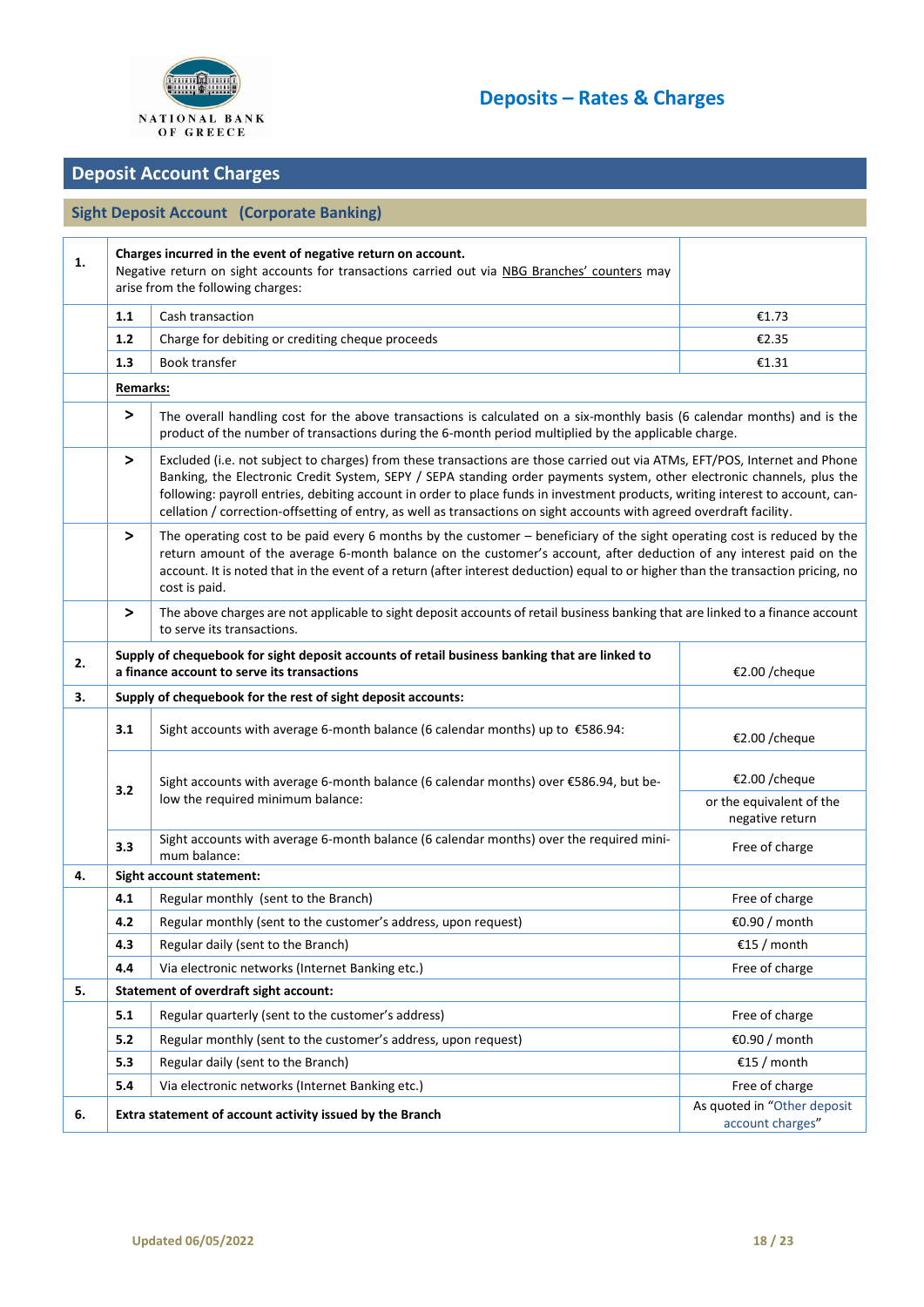

### **Deposit Account Charges**

### **Function Sight Account (Corporate Banking) 1. Fee for banking services** €10 / month (\*) (\*) The above monthly fee:  **>** Covers up to 100 transactions per month, free of charge, at the Bank's counters (money transactions, charges of cheques, deposits of cheques, clearing transactions). The rates and charges applying to various individual transactions, such as issue of money transfer debited to the account, apply as normal.  $\triangleright$  Covers the unlimited supply of chequebooks (provided that the creditworthiness requirements are met).  **>** The fee is reduced by €0.20 per transaction via electronic networks until reduced to zero. The transactions that give rise to the fee reduction are listed in the special features of the product (e.g. in the pre-contractual information document). The rates and charges applying to various individual transactions via electronic networks apply as normal. **2. Over 100 transactions per month at the Bank's counters €2** per transaction **€2** per transaction **3. Supply of chequebook Free of charge Free of charge 4. Statement for Function Sight Account: 4.1** Regular quarterly (sent to the customer's address) **Free of charge in the customer's address Free of charge 4.2** Regular monthly (sent to the Branch) **Free of charge vertical contract of charge** Free of charge **4.3** Regular monthly (sent to the customer's address, upon request) **Example 1** €0.90 / month **4.4** Regular daily (sent to the Branch) **E15** / month **4.5** Via electronic networks (Internet Banking etc.) The state of charge state of charge state of charge state of charge **5. Extra statement of account activity issued by the Branch <b>As a count activity issued by the Branch As quoted in** "Other deposit [account charges](#page-19-0)"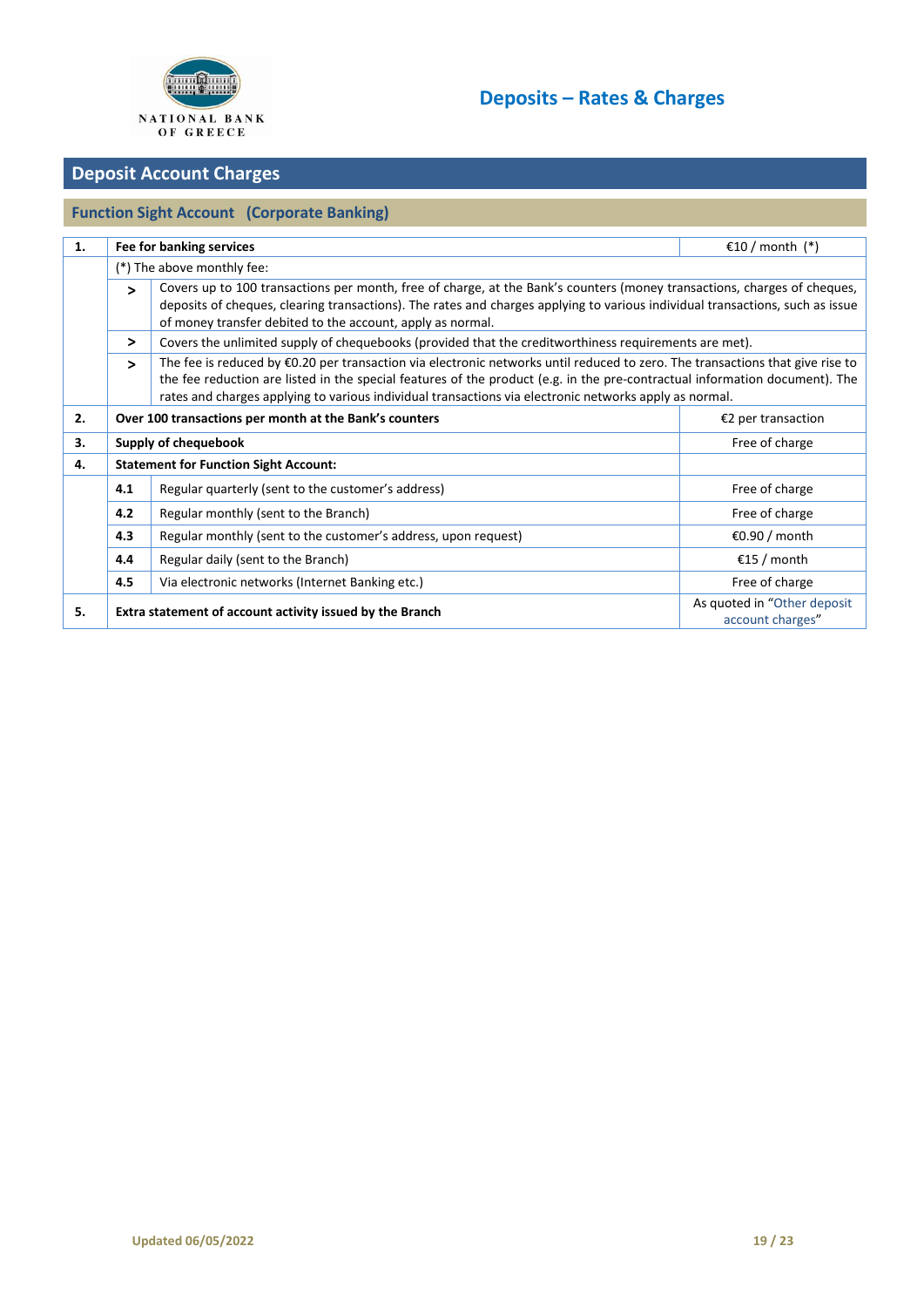

#### <span id="page-19-0"></span>**Deposit Account Charges Other deposit account charges 1. Holding of inactive accounts in euro (inactive accounts)** Free of charge **Free of charge 2. Deposit to account held by a third party (Savings, Current, Sight or other accounts) at the Bank's counters** Free of charge **3. Recall of private cheque E30/ request €30/** request **4. Charge for reprocessing uncovered cheques drawn on Deposit accounts (\*)** €20 / cheque (\*)The said charge concerns all deposit accounts, regardless of product type. Exempted from the charge are accounts held by foreign and domestic banks (Gen. Accs. 426 and 450 respectively). The said charge is collected on an annual basis, regardless of how many times the cheque is forwarded for processing. **5. Payroll entries for businesses and organizations (per account credited): 5.1** via Internet Banking (mass credits) €0.20 **5.2** via Internet Banking (mass credits) when debited to "Business BASIC" and "Business Free of charge Pree of charge **5.3** via ETHNOFiles or by floppy disk €0.50 **5.4** via NBG branches €0.90 **6. Withdrawal of foreign banknotes from FX deposit accounts Example 20 and 1** Free of charge **7. Holding and handling FX deposit account (sight and savings account) Free of charge Free of charge 1 8. Extra statements of deposit account activity, including accounts in foreign currency, issued by the Branch: 8.1.** For up to 1 year prior to the date that the request is submitted: 8.1.1 Savings or sight or current accounts €5 / account (irrespective of the number of pages) **8.2.** From 01/01/2010 and up until the date stated in the request: (which may or may not be the same date as the request submission date). **8.2.1** Savings or sight or current accounts €15 / account (irrespective of the number of pages) **8.3.** From 01/01/2000 and up until the date stated in the request: (which may or may not be the same date as the request submission date). **8.3.1** Savings or sight or current accounts €20 / account (irrespective of the number of pages) **8.4.** Before 01/01/2000 and up until the date stated in the request: (which may or may not be the same date as the request submission date). 8.4.1 Savings, sight or current accounts €45 / account (irrespective of the number of pages) **Notes**: ▶ Charges for extra statements concern statement requests for: a) Savings accounts: all types, regardless of currency. b) Sight accounts: "Business BASIC" , "Business PRESTIGE", Function Sight Account, Sight Deposit Account (regardless of currency) c) Current accounts: all types.  $\triangleright$  The issuance of deposit balance certificates (Euro/Foreign Currency) for the previous fiscal year for those subject to the requirement to file source-of-wealth declarations is **free of charge.** ➢ The issuance of Saving Account statements for former Probank customers without an Account deposit book is **free of charge. 9. Purchase of other cheques**  As quoted in the relevant section, under "Charges for Other Banking Transactions" **10. Payment of dues to Third Parties (Greek State, Public Utilities, Insurance Funds, Unions, Chambers, Municipalities and Municipal Undertakings, Telephony and Internet providers, Insurance companies, other companies, donations to organizations etc):** - At branch counters (cash or by debiting a deposit account) - Via standing orders (by debiting a deposit account) - Via Internet / Phone banking / Mobile banking (by debiting a deposit account) - Via ATM banking (by debiting a deposit account) The available payments and their respective charges are quoted in the relevant section, under "[Rates and charges for](https://www.nbg.gr/english/pricing-of-products-and-services/Documents/Charges%20for%20Other%20Banking%20Transactions%5b2%5d/Other%20Banking%20Transactions%5b1%5d/web_portal_english_timologio_loipwn_ergasiwn.pdf)  [other basic banking transac](https://www.nbg.gr/english/pricing-of-products-and-services/Documents/Charges%20for%20Other%20Banking%20Transactions%5b2%5d/Other%20Banking%20Transactions%5b1%5d/web_portal_english_timologio_loipwn_ergasiwn.pdf)[tions](https://www.nbg.gr/english/pricing-of-products-and-services/Documents/Charges%20for%20Other%20Banking%20Transactions%5b2%5d/Other%20Banking%20Transactions%5b1%5d/web_portal_english_timologio_loipwn_ergasiwn.pdf)".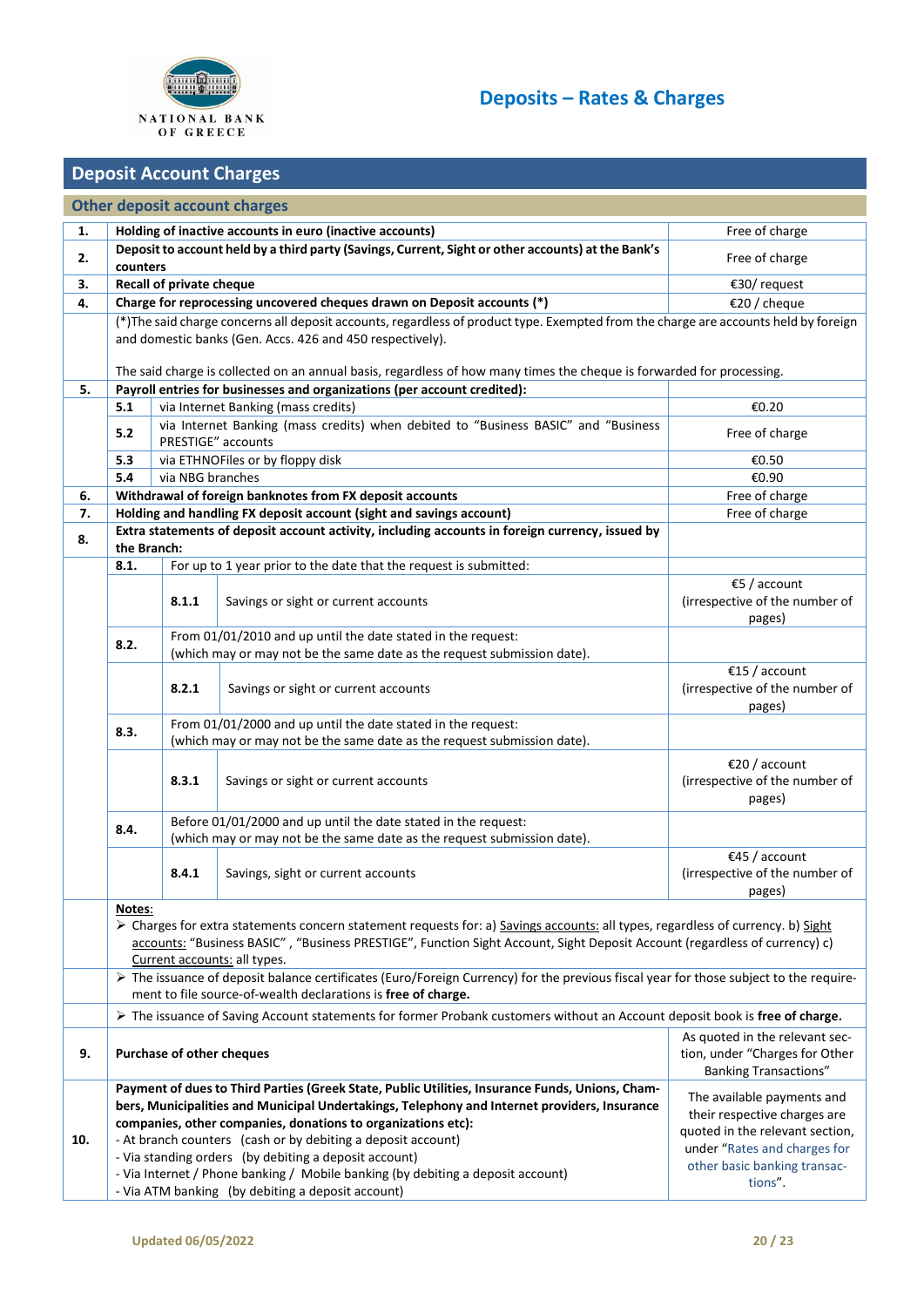

|            | <b>Deposit Account Charges</b>                                             |                                                                                                                                                                                                                                                                |                                                  |  |  |  |  |
|------------|----------------------------------------------------------------------------|----------------------------------------------------------------------------------------------------------------------------------------------------------------------------------------------------------------------------------------------------------------|--------------------------------------------------|--|--|--|--|
|            | <b>Value Dates of Deposits to Accounts held with NBG</b>                   |                                                                                                                                                                                                                                                                |                                                  |  |  |  |  |
|            | A. Accounts in Euro & Foreign Currencies (F/C) of countries of the EEA (*) |                                                                                                                                                                                                                                                                |                                                  |  |  |  |  |
| A.1        | <b>Deposit of Banknotes in Euro-Accounts:</b>                              |                                                                                                                                                                                                                                                                |                                                  |  |  |  |  |
|            | $\geq$                                                                     | Euro in Savings / Current / "Business BASIC" and "Business PRESTIGE" accounts" / non-<br>interest Sight accounts                                                                                                                                               | same day                                         |  |  |  |  |
|            | >                                                                          | Euro in interest-bearing Sight accounts (excluding "Business BASIC" and "Business<br>PRESTIGE" accounts"                                                                                                                                                       | next business day                                |  |  |  |  |
|            | $\geq$                                                                     | Euro via ATM                                                                                                                                                                                                                                                   | same day                                         |  |  |  |  |
|            | $\geq$                                                                     | Other currency, in Savings / Current / "Business BASIC" and "Business PRESTIGE" accounts<br>/ non-interest Sight accounts / other interest-bearing Sight accounts                                                                                              | 4 business days                                  |  |  |  |  |
| A.2        |                                                                            | <b>Deposit of Banknotes in EEA F/C:</b>                                                                                                                                                                                                                        |                                                  |  |  |  |  |
|            | $\,>\,$                                                                    | Same currency                                                                                                                                                                                                                                                  | same day                                         |  |  |  |  |
|            | $\geq$                                                                     | Different currency (whether EEA or not)                                                                                                                                                                                                                        | 4 business days                                  |  |  |  |  |
| A.3        |                                                                            | Fund transfers to euro and EEA currency accounts:                                                                                                                                                                                                              |                                                  |  |  |  |  |
|            | $\geq$                                                                     | Transfer of euro or F/C                                                                                                                                                                                                                                        | same day                                         |  |  |  |  |
|            | >                                                                          | Transfer of euro via ATM / Internet / Phone Banking, to euro accounts                                                                                                                                                                                          | same day                                         |  |  |  |  |
|            | $\geq$                                                                     | Transfer to account held in a EEA currency under a special exchange rate                                                                                                                                                                                       | 2 business days                                  |  |  |  |  |
| A.4        |                                                                            | <b>Fund transfers to accounts in EEA currencies:</b>                                                                                                                                                                                                           |                                                  |  |  |  |  |
|            | $\,>\,$                                                                    | In the same currency                                                                                                                                                                                                                                           | same day                                         |  |  |  |  |
|            | $\geq$                                                                     | In the different currency (non-EEA currency), to an account held by the same or another<br>beneficiary                                                                                                                                                         | 2 business days                                  |  |  |  |  |
| A.5        |                                                                            | Incoming orders to euro and EEA currency accounts with instructions given:                                                                                                                                                                                     |                                                  |  |  |  |  |
|            |                                                                            | The value date of all incoming orders, whether euro, EEA currency or non-EEA currency (F/X) is the date NBG is credited by its<br>correspondent bank, or the date the order is sent, if later than the correspondent's value date.                             |                                                  |  |  |  |  |
| A.6        |                                                                            | Incoming orders to euro and EEA currency accounts without account crediting instructions given:                                                                                                                                                                |                                                  |  |  |  |  |
|            |                                                                            | The value date of all incoming orders, whether euro, EEA currency or non-EEA currency (F/X) is the date of execution of the order<br>upon customer's instructions, or the date NBG is credited by its correspondent bank, if later than the date of execution. |                                                  |  |  |  |  |
|            |                                                                            | <b>B. Accounts held in non-EEA currencies</b>                                                                                                                                                                                                                  |                                                  |  |  |  |  |
| B.1        |                                                                            | Deposit of Banknotes in non-EEA currency accounts:                                                                                                                                                                                                             |                                                  |  |  |  |  |
|            | $\rightarrow$                                                              | In the same or different currency                                                                                                                                                                                                                              | 4 business days                                  |  |  |  |  |
| B.2        |                                                                            | Fund transfers to accounts in non-EEA currencies:                                                                                                                                                                                                              |                                                  |  |  |  |  |
|            | $\geq$                                                                     | In the same currency, to an account held by the same beneficiary                                                                                                                                                                                               | same day                                         |  |  |  |  |
|            | >                                                                          | In the same currency, to an account held by another beneficiary                                                                                                                                                                                                | same day                                         |  |  |  |  |
|            | $\geq$                                                                     | In the different currency, to an account held by the same or another beneficiary                                                                                                                                                                               | 2 business days                                  |  |  |  |  |
| B.3        |                                                                            | Incoming orders to non-EEA currency accounts with instructions given                                                                                                                                                                                           |                                                  |  |  |  |  |
|            | >                                                                          | If the account is held in the currency stated in the order, the value date is the date NBG is credited by the correspondent<br>bank, or the date the order is sent, if later than the correspondent's value date.                                              |                                                  |  |  |  |  |
|            | $\geq$                                                                     | If the account is held in a currency other than that stated in the order:                                                                                                                                                                                      | 2 business days after the<br>dates listed above. |  |  |  |  |
| <b>B.4</b> |                                                                            | Incoming orders to non-EEA currency accounts without account crediting instructions given                                                                                                                                                                      |                                                  |  |  |  |  |
|            | $\mathbf{L}$                                                               | If the account is held in the currency stated in the order, the value date is the date of execution of the order upon customer's<br>instructions, or the date NBG is credited by its correspondent bank, if later than the date of execution.                  |                                                  |  |  |  |  |
|            | $\geq$                                                                     | If the account is held in a currency other than that stated in the order:                                                                                                                                                                                      | 2 business days after the<br>dates listed above. |  |  |  |  |

**(\*) The Payment Services Directive (PSD 2**) covers the countries of the European Union (EU) and other European Economic Area countries (EEA), which currently include Austria, Belgium, Bulgaria, France (including French Guyana, Guadeloupe, Martinique, (Including Gibraltar), Ireland, Spain, Italy, Croatia, Cyprus, Latvia, Lithuania, Luxembourg, Malta, Netherlands, Hungary, Poland, Portugal, Romania, Slovakia, Sweden, Czech Republic, Finland a plus Iceland, Norway and Liechtenstein.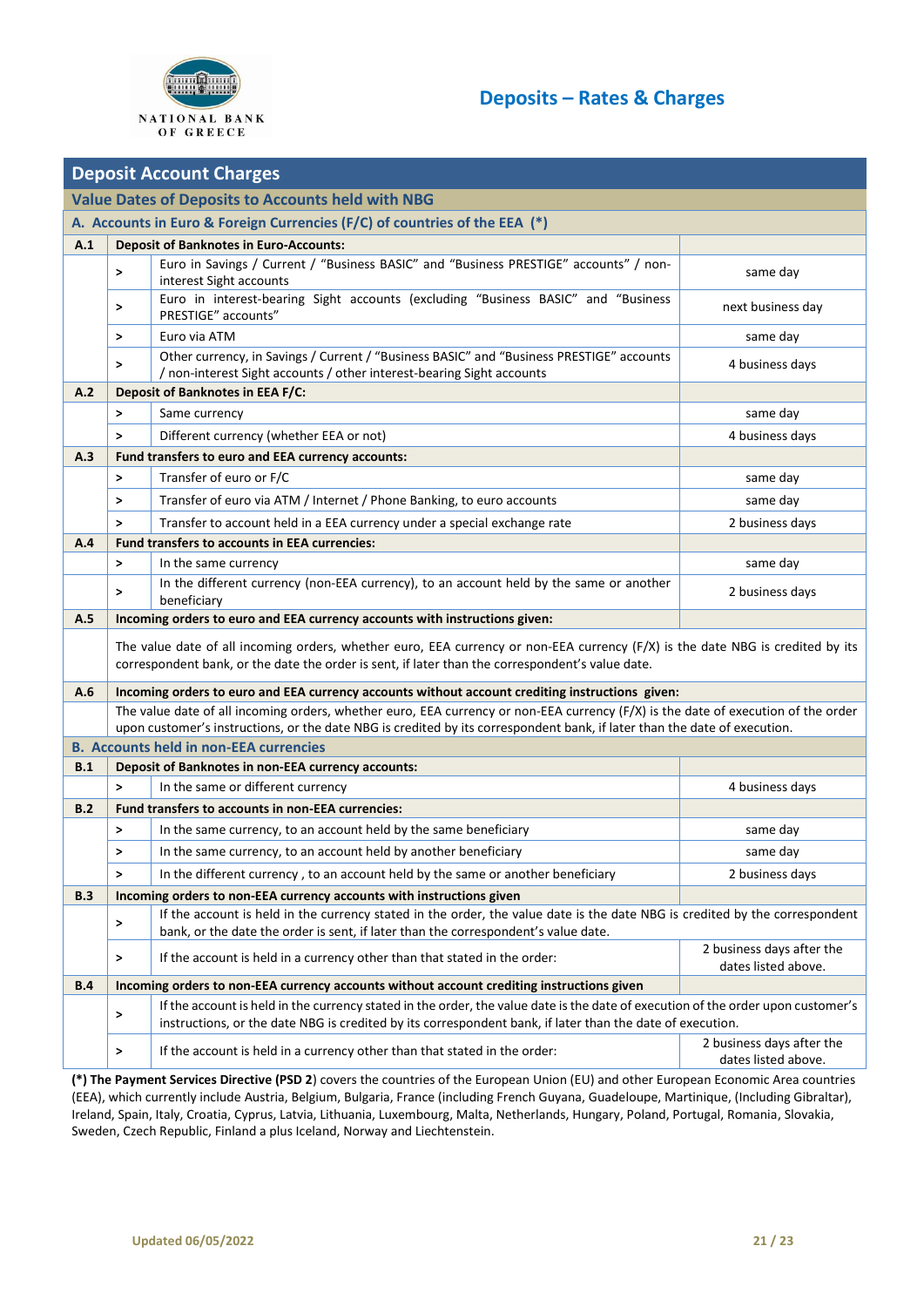

## **Deposit Account Charges**

## **Value Dates of Deposits to Accounts held with NBG**

| C. Deposit of cheques in Euro accounts                                                           |                                                                                                  |                                                                                                          |                                                                          |  |
|--------------------------------------------------------------------------------------------------|--------------------------------------------------------------------------------------------------|----------------------------------------------------------------------------------------------------------|--------------------------------------------------------------------------|--|
| Deposit of NBG cheques in euro, to:<br>C.1                                                       |                                                                                                  |                                                                                                          |                                                                          |  |
|                                                                                                  | >                                                                                                | Savings / Current / non-interest Sight accounts / "Business BASIC" and "Business PRESTIGE"<br>accounts   | same day                                                                 |  |
|                                                                                                  | $\,>\,$                                                                                          | Interest-bearing Sight accounts ("Business BASIC" and "Business PRESTIGE" accounts<br>excluded)          | next business day                                                        |  |
| C.2                                                                                              | Deposit of cheques "drawn on us" in euro or F/X:                                                 |                                                                                                          |                                                                          |  |
|                                                                                                  | >                                                                                                | in Savings/Current/ non-interest Sight accounts / "Business BASIC" and "Business PRES-<br>TIGE" accounts | same day                                                                 |  |
|                                                                                                  | $\,>\,$                                                                                          | Interest-bearing Sight accounts ("Business BASIC" and "Business PRESTIGE" accounts<br>excluded)          | next business day                                                        |  |
| C.3                                                                                              | Deposit of cheques in euro drawn on domestic banks:                                              |                                                                                                          |                                                                          |  |
|                                                                                                  | >                                                                                                | bank cheques via the Interbank Electronic Cheque Clearance System or a clearing office                   | next business day                                                        |  |
|                                                                                                  | $\,>\,$                                                                                          | private cheques via DHSSE                                                                                | 3 business days                                                          |  |
|                                                                                                  | >                                                                                                | private cheques via a clearing office in the same city                                                   | 3 business days                                                          |  |
|                                                                                                  | $\geq$                                                                                           | private cheques via a clearing office in the another city                                                | 5 business days                                                          |  |
| C.4                                                                                              |                                                                                                  | Deposit of cheques in F/X drawn on domestic banks:                                                       |                                                                          |  |
|                                                                                                  | $\geq$                                                                                           | in an account in the same city                                                                           | 5 business days                                                          |  |
|                                                                                                  | $\geq$                                                                                           | in an account in another city                                                                            | 8 business days                                                          |  |
| C.5                                                                                              |                                                                                                  | Deposit of cheques in euro or F/X drawn on foreign banks:                                                |                                                                          |  |
|                                                                                                  | >                                                                                                | in an interest or non-interest account                                                                   | 12 business days                                                         |  |
|                                                                                                  | Note: The above dates concern the value date only and not the date of final clearing of cheques. |                                                                                                          |                                                                          |  |
| D. Deposit of cheques in accounts in foreign currency (EEA and non-EEA currencies)               |                                                                                                  |                                                                                                          |                                                                          |  |
| D.1                                                                                              |                                                                                                  | Deposit of F/X cheques "drawn on us"                                                                     |                                                                          |  |
|                                                                                                  | $\geq$                                                                                           | Deposit of cheques "drawn on us" in F/X                                                                  | 2 business days                                                          |  |
| <b>D.2</b>                                                                                       | Deposit of F/X cheques drawn on domestic banks:                                                  |                                                                                                          |                                                                          |  |
|                                                                                                  | $\geq$                                                                                           | in an account in the same city                                                                           | 5 business days                                                          |  |
|                                                                                                  | $\geq$                                                                                           | in an account in another city                                                                            | 8 business days                                                          |  |
| D.3                                                                                              |                                                                                                  | Deposit of cheques drawn on foreign banks:                                                               |                                                                          |  |
|                                                                                                  | >                                                                                                | cheques drawn on foreign banks                                                                           | 12 business days                                                         |  |
|                                                                                                  | $\geq$                                                                                           | Traveller's cheques                                                                                      | 12 business days                                                         |  |
| <b>D.4</b>                                                                                       |                                                                                                  | Deposit if cheques in euro drawn on "non-resident" accounts in euro                                      |                                                                          |  |
|                                                                                                  |                                                                                                  | cheques in euro drawn on "non-resident" accounts in euro                                                 | 2 business days                                                          |  |
| Note: The above dates concern the value date only and not the date of final clearing of cheques. |                                                                                                  |                                                                                                          |                                                                          |  |
| <b>E.</b> Items for collection                                                                   |                                                                                                  |                                                                                                          |                                                                          |  |
| E.1                                                                                              |                                                                                                  | Credit of proceeds of items for collection into:                                                         |                                                                          |  |
|                                                                                                  | >                                                                                                | Savings / Current / "Business BASIC" and "Business PRESTIGE" accounts / non-interest Sight<br>accounts   | The date is credited by the<br>correspondent bank.                       |  |
|                                                                                                  | >                                                                                                | interest-bearing Sight accounts                                                                          | The next business day after<br>the above date.                           |  |
| E.2                                                                                              | Credit of proceeds of simple items for collection:                                               |                                                                                                          |                                                                          |  |
|                                                                                                  | >                                                                                                | abroad                                                                                                   | 2 business days after NBG is<br>credited by the correspond-<br>ent bank. |  |